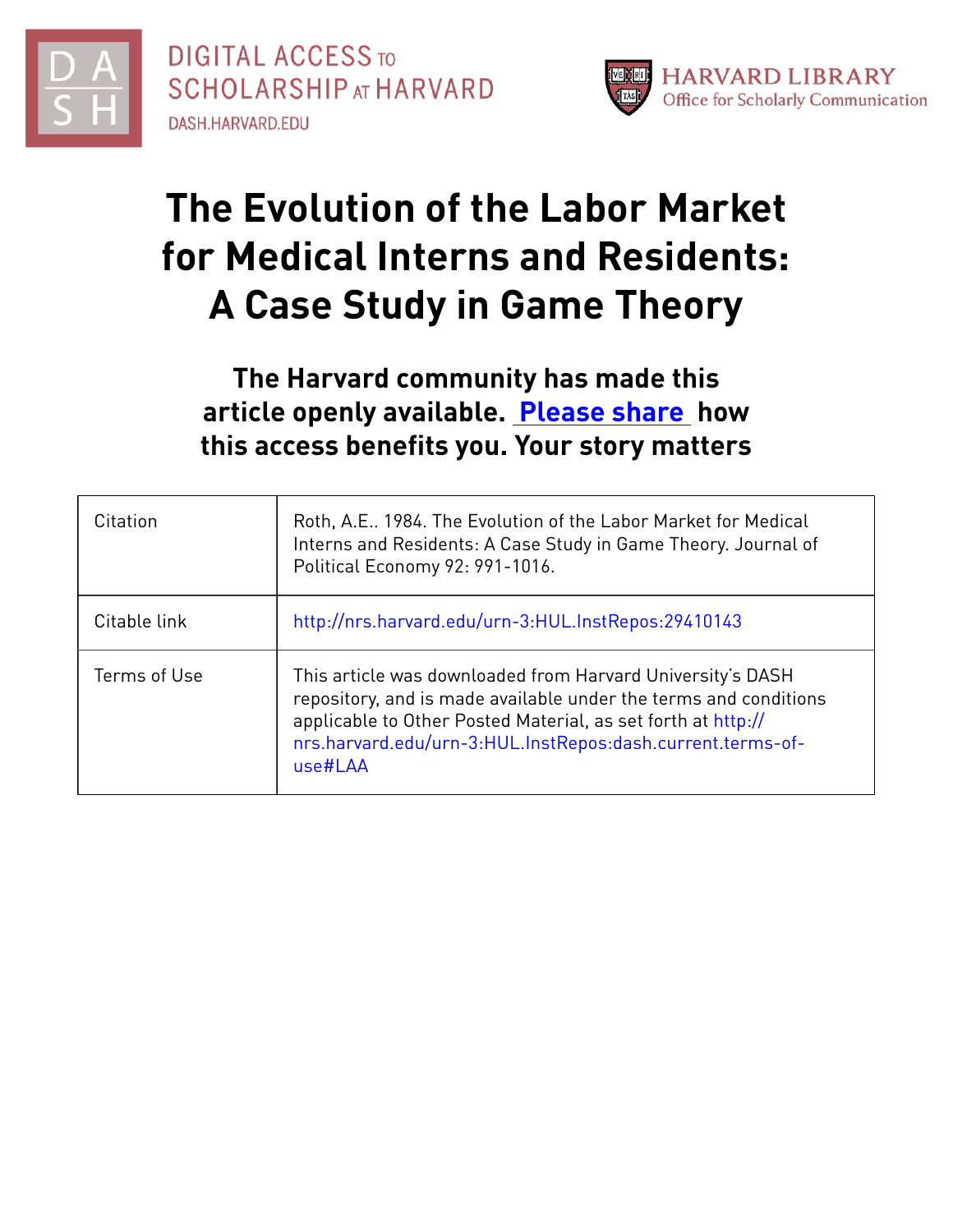# **The Evolution of the Labor Market for Medical Interns and Residents: A Case Study in Game Theory**

# **Alvin E. Roth**

University of Pittsburgh

The organization of the labor market for medical interns and residents underwent a number of changes before taking its present form in 1951. The record of these changes and the problems that prompted them provides an unusual opportunity to study the forces at work in markets of this kind. The present paper begins with a brief history and then presents a game-theoretic analysis to explain the orderly operation and longevity of the current market, in contrast to the turmoil that characterized various earlier short-lived attempts to organize the market. An analysis is also given of some contemporary problems facing the market. A subsidiary theme of the paper concerns the history of ideas: the problems encountered in the organization of this market, and some of the solutions arrived at, anticipated the discussion of such issues in the literature of economics and game theory.

## **I. Introduction**

This paper concerns the labor market for medical interns and residents and how it has evolved from the beginning of the century to the present time. The paper will discuss briefly the history of the various

*Iournal of Political Economy, 1984, vol. Y2. no 61* **@ 1984 by The University of Chicago. All qhts reserved. 0022.3808/8419206-0002\$01.50**

I have profited from conversations and correspondence on this topic with David Gale, Gene Gruver, and John S. Graettinger, M.D., as well as from the comments of participants at seminars where 1 have presented parts of this work over the last 4 years, at Buffalo, Yale, Harvard, Northwestern, University of Pennsylvania, Virginia Polytechnic Institute, Stanford, Minnesota, and Chicago. This work has been supported by grants from the National Science Foundation and the Office of Naval Research and by fellowships from the John Simon Guggenheim Memorial Foundation and the Alfred P. Sloan Foundation.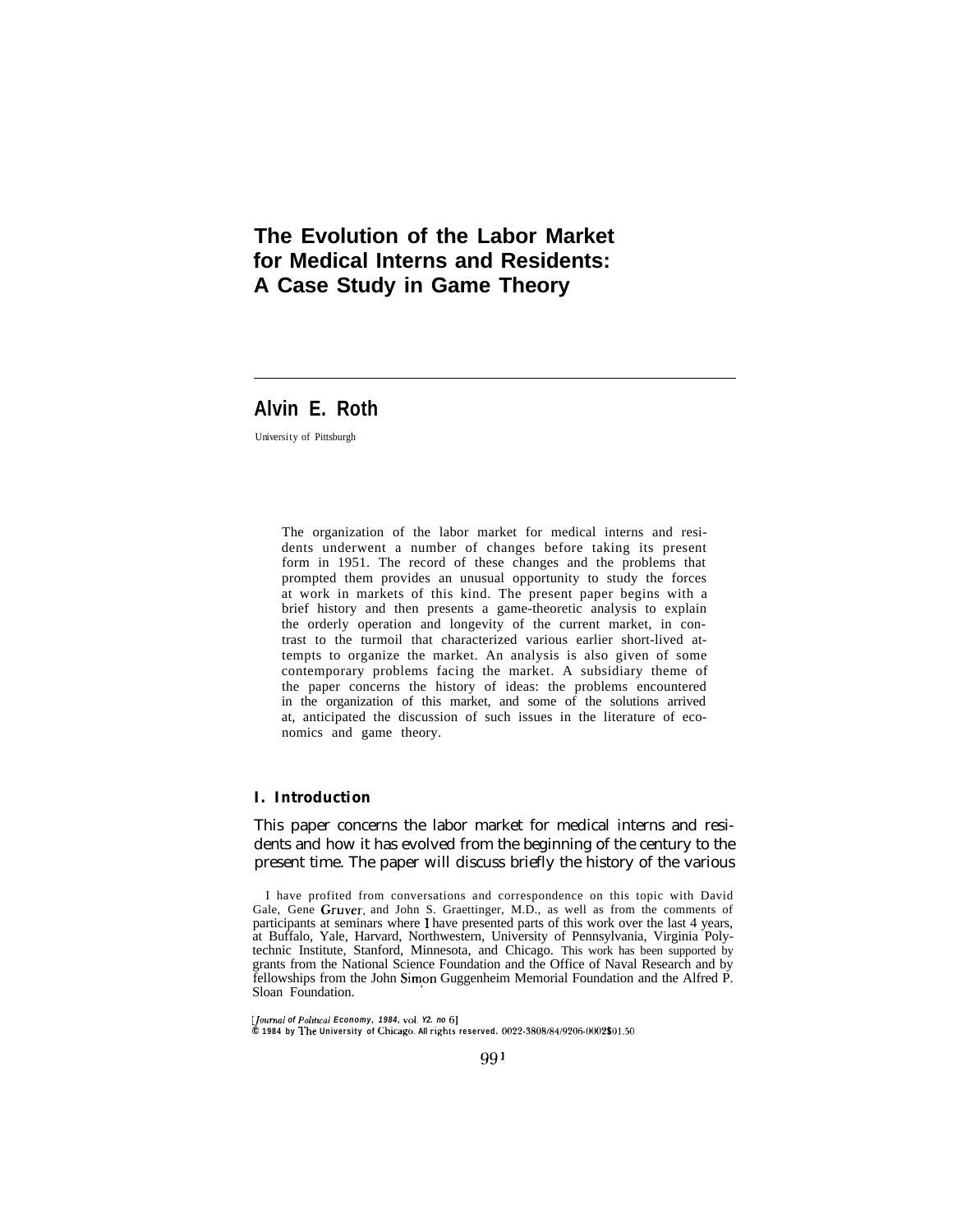institutional procedures by which this market has been implemented and present a formal theoretical analysis of what these procedures accomplished and the problems they encountered.

From the turn of the century until 1945, the market suffered from a Prisoner's Dilemma problem in which competition by hospitals for interns manifested itself in a race to sign employment contracts earlier and earlier in a medical student's career. This problem was successfully resolved in 1945, but the market then suffered for several years from a "recontracting problem, " in which the market's failure to implement an outcome in the core made it difficult for the market to clear. This recontracting problem was closely related to an "incentive problem" that put a premium on strategic behavior by market participants, which manifested itself most clearly when a centralized market mechanism was introduced in 1950. All of these problems were apparently resolved, at least in large part, by the adoption of a different centralized market mechanism in 195 1, which remains in use to this day.

It will be shown that this mechanism implements an outcome in the core of the market, and some of its other properties will be studied. Some modern problems this market mechanism has encountered and the theoretical issues they raise will also be considered. One of the most interesting of these concerns the transformation of the market into one containing dual-career households, as increasing numbers of medical school graduates are married to one another and need to be employed in nearby locations. It will be shown that no core outcomes need exist in such markets.

A subsidiary theme explored in this paper concerns the history of ideas. It will be noted that the practical problems encountered by the medical profession in the organization of this labor market, and some of the solutions proposed, anticipate by *a* number of years the discussion of similar issues in the literature of economics and game theory.

Section II briefly discusses the history of the market, and Section III presents an analysis. Section IV analyzes some current problems facing the market. All proofs are presented in Sections V and VI, and Section VII concludes.

## **II. Some Institutional History**

The internship was first introduced around the turn of the century as an optional form of postgraduate medical education. For students, internships offered a concentrated exposure to clinical medicine, and for hospitals they offered a supply of relatively cheap labor. The number of positions offered for interns was, from the beginning, greater than the number of graduating medical students applying for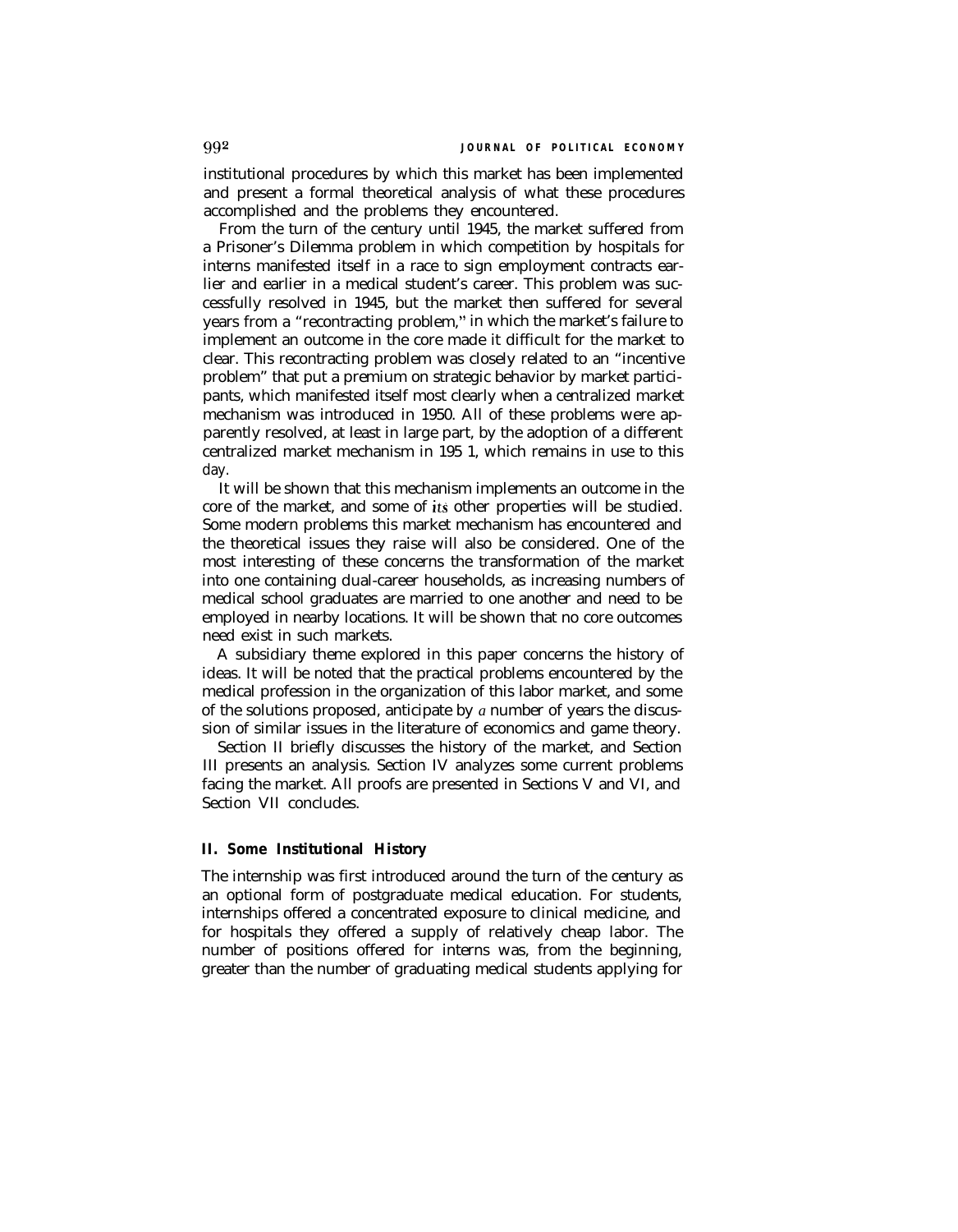such positions,' and there was considerable competition among hospitals for interns.

One form in which this competition manifested itself was that hospitals attempted to set the date at which they would finalize binding agreements with interns a little earlier than their principal competitors. As a result, the date by which most internships had been finalized began to creep forward from the end of the senior year of medical school. This was regarded as costly and inefficient both by the hospitals, who had to appoint interns without knowing their final grades or class standings, and by the students and medical schools, who found that much of the senior year was disrupted by the process of seeking desirable appointments. Many resolutions were passed and much moral suasion was applied in efforts to remedy this state of affairs. A good idea of the situation in 1926 is conveyed in a letter to the Association of American Medical Colleges (Darrach 1927), the body of which is quoted in full:

> For a number of years attempts have been made to defer the appointment of hospital internes until towards the close of the fourth year. The Association of American Medical Colleges, the Council on Medical Education of the American Medical Association, and the American Hospital Association have all passed resolutions favoring this idea. The difficulty has been in persuading someone to take the lead.

> This is to inform you that it has been decided to defer the appointments of internes at the Presbyterian Hospital in the City of New York until some time in April.

> It is earnestly hoped that other hospitals and schools will be able to act in a similar manner.

The advancement of the date of appointment was not halted, much less reversed, by these appeals and resolutions. A dozen years later, in an article devoted to the problem, Fitz (1939, p. 103) referred to Darrach's letter and added that "for some unknown reason the Presbyterian Hospital soon abandoned its stand . . . ." He reported the results of a survey indicating that, in 1939, the bulk of intern appointments would be made during the Christmas holidays of the senior year, and many would be made earlier. He proposed that the problem could be solved if medical schools in the Association of American Medical Colleges (AAMC) would undertake not to give out before

<sup>&</sup>lt;sup>1</sup> The number of positions offered for first-year medical graduates exceeded the number of eligible applicants until the mid-1970s, at which time the total of U.S. medical school graduates plus foreign graduates exceeded the number of first-year positions. However, the number of positions offered continues to exceed the number of U.S. medical school graduates (see Graettinger 1976).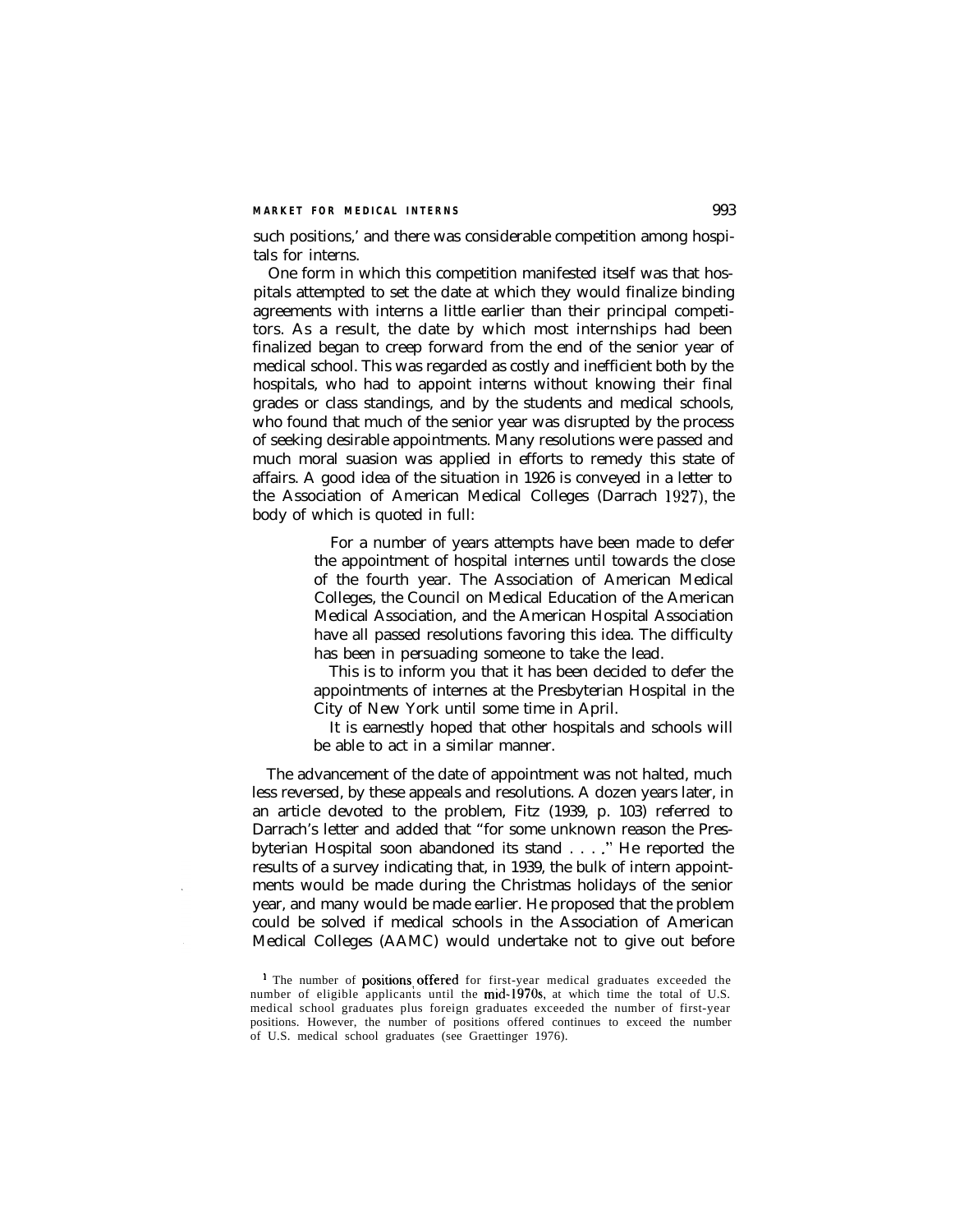some agreed date any information to hospitals regarding students' abilities. This *suggestion* was not adopted, however.

The advancement of the date of appointment continued at an accelerating pace, and in an address to the AAMC on the problem in 1944, Turner (1945, p. 27) reported that the standard appointment date "has now been advanced on the school calendar to the *beginning of the junior year* and, indeed, inquiries now come to me even from sophomores" (emphasis added). Thus in 1944 the date of appointment had advanced to 2 full years before the internship was actually to begin.

Turner proposed a number of steps to remedy this increasingly intolerable state of affairs. Most important, he again proposed that no information about medical students should be released by medical schools before some fixed date to be agreed upon. This proposal was adopted by the AAMC in consultation with the various hospital associations, and it was decided that neither scholastic transcripts nor letters of reference would be released prior to the end of the junior year for students seeking internships commencing in 1946.

This proved to be an effective remedy for the problem it was intended to solve. Appointments for 1946 internships were largely made in the summer of 1945, and in subsequent years the dates at which information was released by medical schools was moved later into the senior year, and the date at which appointments were made followed in step. However, a new problem appeared and manifested itself in the waiting period between the time offers of internships were first made and the time students were required to accept them.

The problem was that a student who was offered an internship at, say, his third-choice hospital, and who was informed he was an alternate (i.e., on a waiting list) at his second-choice hospital, would be inclined to wait as long as possible before accepting the position he had been offered, in the hope of eventually being offered a preferable position. Students who were pressured into accepting offers before their alternate status was resolved were unhappy if they were ultimately offered a preferable position, and hospitals whose candidates waited until the last minute to reject them were unhappy if their preferred alternate candidates had in the meantime already accepted positions. Hospitals were unhappier still when a candidate who had indicated acceptance subsequently failed to fulfil his commitment after receiving a preferable offer. In response to pressure originating chiefly from the hospitals, a series of small procedural adjustments were made in the years 1945-51. The nature of these adjustments, described next, makes clear how these problems were perceived by the parties involved.

For 1945, it was resolved that hospitals should allow students 10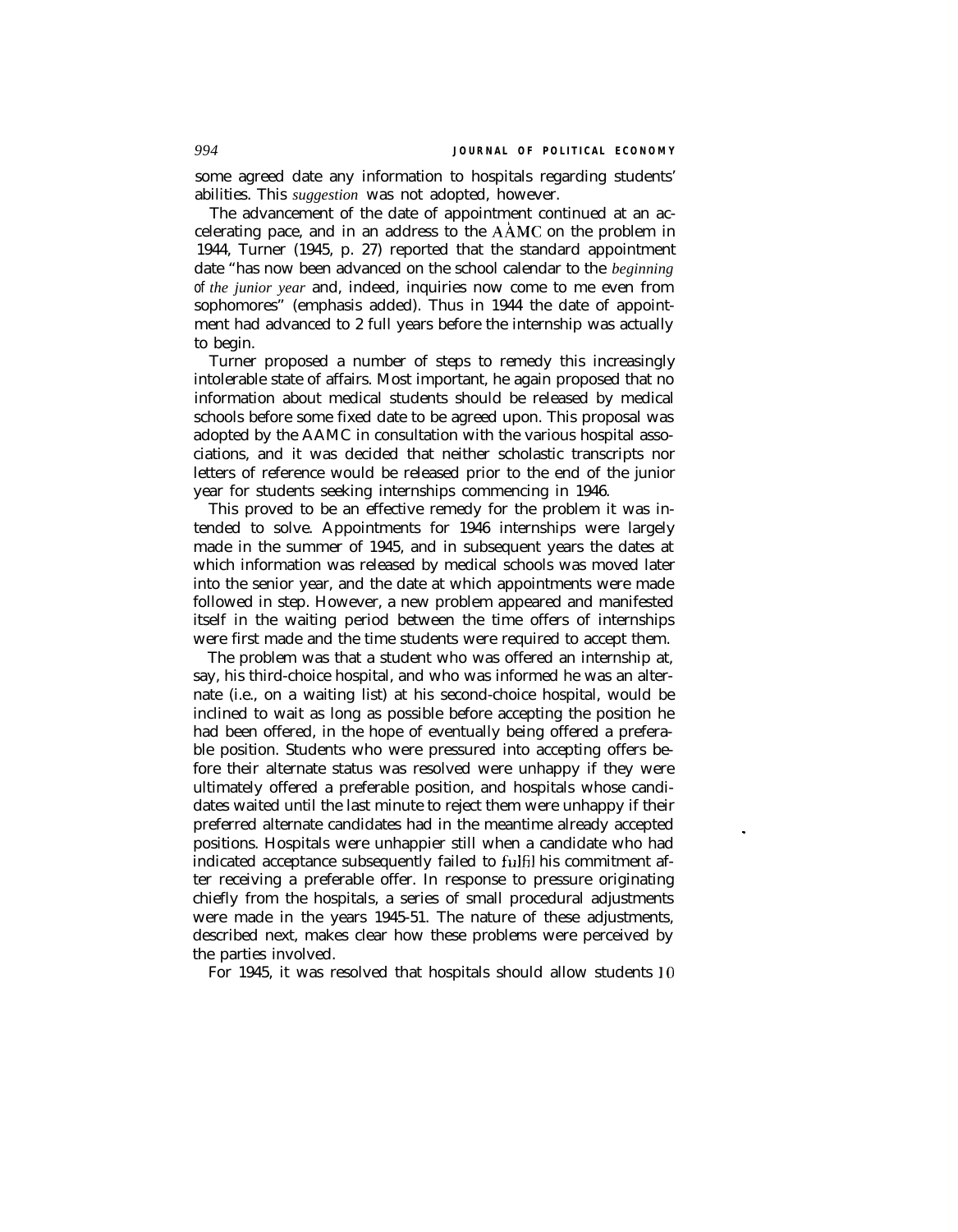days after an offer had been made to consider whether to accept or reject it." For 1946," it was resolved that there should be a uniform appointment date (July 1) on which offers should be tendered (transcripts having been released on June 1) and that acceptance or rejection should not be required before July  $8<sup>4</sup>$  By 1949, the AAMC proposed ("Uniform Intern Placement Plan" 1949) that appointments should be made by telegram at 12:01 A.M., November 15, with applicants not required to accept or reject them until 12:00 noon the same day. Even this 12-hour waiting period was rejected by the American Hospital Association (AHA) as too long: the joint resolution ("Appointment of Interns" 1949) finally agreed on contained the phrase "no specified waiting period after 12:01 **A.M.** is obligatory" and specifically noted that telegrams could be filed in advance for delivery precisely at  $12:01$  A<sub>b</sub>. In 1950, the resolution again included a  $12$ hour period for consideration, with the specific injunction that "hospitals and/or students shall not follow telegrams of offers of appointment with telephone calls" until the end of this period.<sup>5</sup>

By this time it was widely recognized both that there were serious problems in the last stage of the matching process and that these problems could not adequately be resolved by compressing this last stage into a shorter and shorter time period. In order to avoid these problems and the costs they imposed, it was proposed, and ultimately agreed, that a more centralized matching procedure should be tried (Mullin 1950; Mullin and Stalnaker 1951). Under this procedure, students and hospitals would continue to make contact and exchange information as before." (It is worth noting in this regard that the complete job description offered by a hospital program in a given year was customarily specified in advance; see, e.g., Stalnaker [ 19531. Thus the responsibilities, salary, etc., associated with a given intern-

<sup>4</sup> "it was reported by a representative of the American Hospital Association that violations by hospitals was as high as 25 percent: nevertheless the American Hospital Association wants the system to be continued" ("Internships" 1947, p. 46).

<sup>5</sup> "Modifications of Cooperative Plan for Appointment of Interns" (1950). Note that the injunction against telephone calls was two way, in order to stem a flood of calls both from hospitals seeking to pressure students into an immediate decision and from students seeking to convert their alternate status into a firm offer.

<sup>6</sup> That is, the application and interviewing process would remain unchanged. (At this time Mullin [1950] states there were about 9,300 internships being offered, to about 6,000 medical school graduates.)

<sup>\*</sup> Unless otherwise stated, the resolutions discussed below are joint resolutions of the **AAMC** and the American Hospital Association (AHA). These resolutions were not legally binding on the member hospitals or on graduating students. For the first, see "Agreement on Internship Placement" (1945).

<sup>&</sup>lt;sup>3</sup> See "Report of the Committee on Internships" (1946). Of the previous year's resolution it is noted that "while not observed completely by a few medical schools and hospitals, [it] had been followed by most of the institutions in the country and had resulted in a very great advance in bringing order out of a chaotic situation."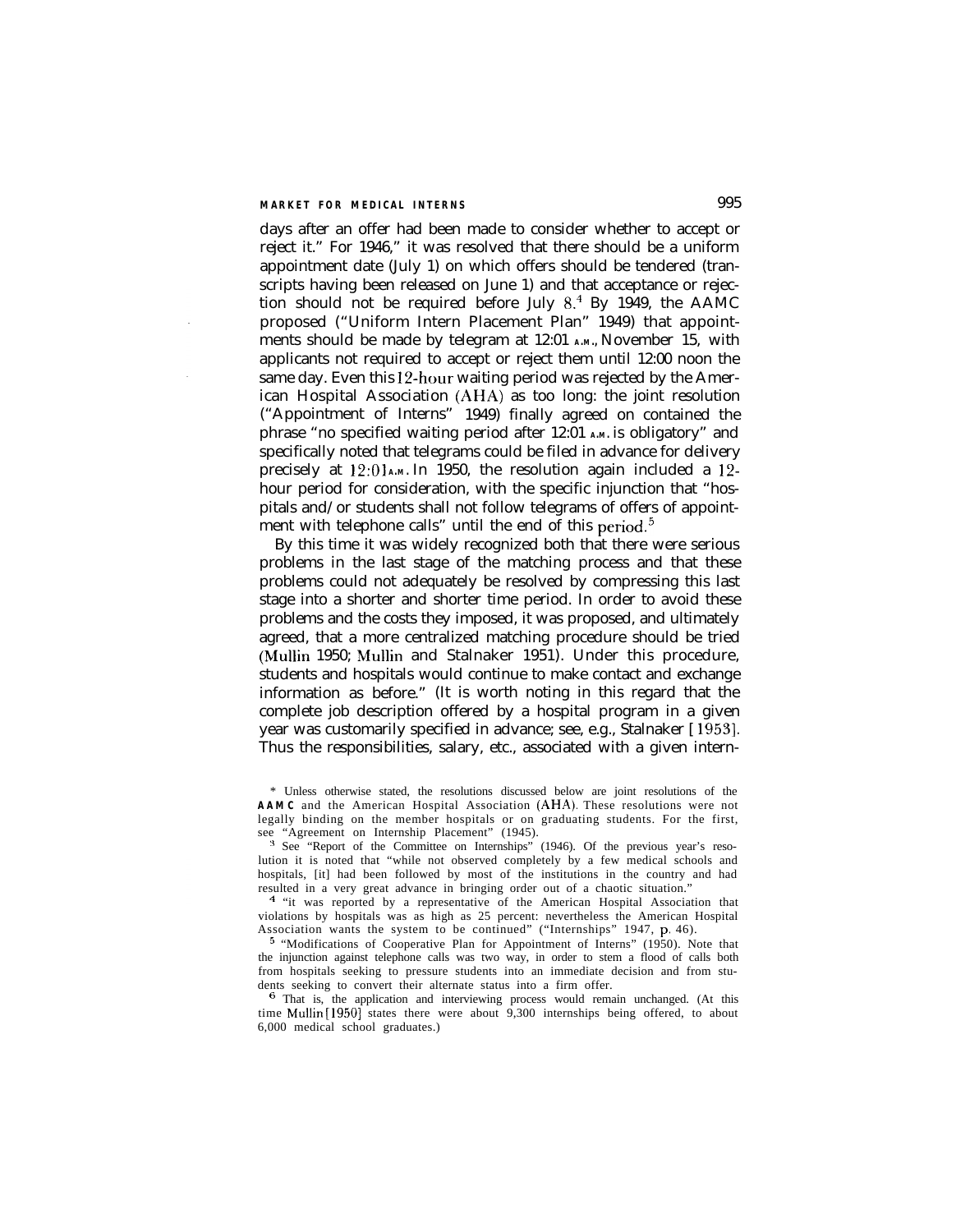ship, while they might be adjusted from year to year in response to a hospital's experience in the previous year's market, were not a subject of negotiation with individual candidates.) Students would then rank in order of preference the hospital programs to which they had applied, hospitals would similarly rank their applicants, and all parties would submit these rankings to a central bureau, which would use this information to arrange a matching of students to hospitals and inform the parties of the result.<sup>7</sup> A specific algorithm was proposed to produce a matching from the submitted rankings, and this will be discussed in the next section.

It was agreed to try the proposed procedure in a trial run for the 1950-5 1 market, which would *not* be used actually to match students and hospitals in that year. Instead, participants were asked to submit rankings as if they would be used for determining the final matching, and the plan would be evaluated for actual use after the trial run had occurred. On the basis of the trial run, the relevant medical associations agreed to adopt the procedure for the 1951-52 market. The procedure was to be voluntary: students and hospitals were both free either to participate in the process or to seek internship appointments *on* their own.

After the procedure was announced but before it was implemented, objections by student representatives were raised to the algorithm used to produce a matching from the rankings submitted. Specifically, they observed that this algorithm made it a matter of great importance how adroitly a student composed his rank-order list. A student might suffer if he took a "flyer" and gave high rank to hospitals he preferred but had little chance of being matched with ("The Internship Matching Plan" 1952). That is, it was noted that a student who submitted a rank order of hospitals corresponding to his true preferences might receive a less preferable match than if he had submitted a different rank order. In response to these objections, a new algorithm was substituted for the old in the 1951-52 matching plan (Mullin and Stalnaker 1952). This substitution was judged to be of sufficiently small import that its details were not widely disseminated, the announcements concerning the plan having already been distributed before the substitution was made.

In what follows, the initial algorithm will be called the "trial-run

 $\partial \overline{\partial}$  -

<sup>&#</sup>x27; Under the procedure being discussed here, hospitals actually tanked students in groups, rather than in a strict rank order, although in the procedure discussed next, hospitals as well as students submitted strict rank orders. Surveys of medical students (see, e.g., Rutkow and Glasgow 1978) suggest that the most important factors determining student preferences over hospital programs have to do with their reputation as educational programs, less importance being assigned to factors such as on-call schedule, patient population, and salary.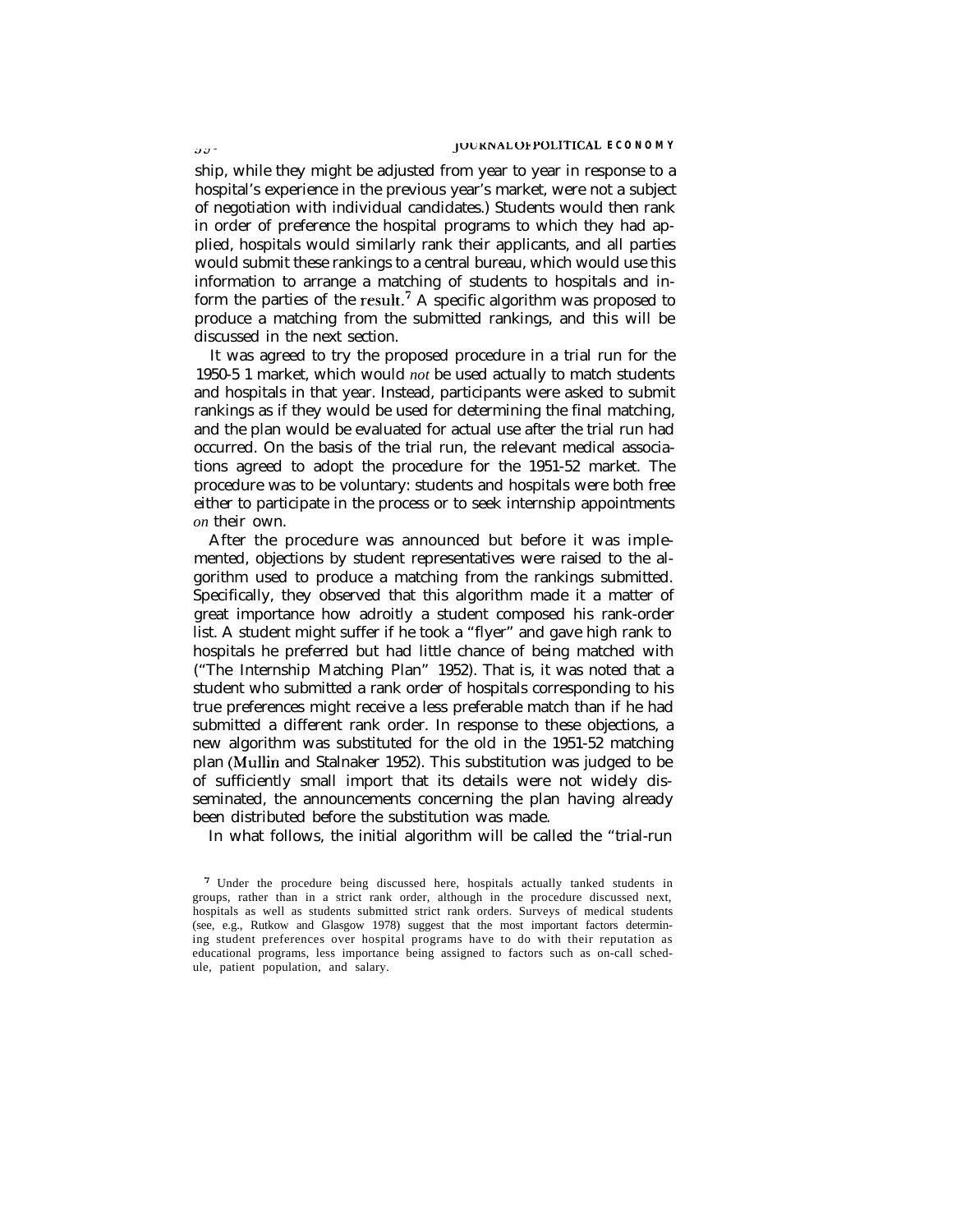algorithm," and the algorithm that replaced it will be called the "NIMP algorithm," for National Intern Matching Program, the name adopted for this plan in 1953. The matching plan using the NIMP algorithm remains in use to this day, although the market that it serves has undergone considerable change in the intervening years.<sup>8</sup> This longevity and the very high levels of (voluntary) participation the system has attracted are particularly surprising in view of the turmoil in this market in the years immediately prior to the establishment of the NIMP. $9$  Much of the theoretical analysis in the following section is intended to shed light on the causes of this success.

## **III. Theoretical Analysis**

The reasons for continually advancing the date at which interns were appointed before 1945 are well understood, and little need be said about them here. Although hospitals all preferred as late an appointment date as possible, each preferred to appoint its interns earlier than its competitors: the situation is well modeled as a multiple-agent Prisoner's Dilemma. However, the negative externality produced by this competitive behavior on the part of hospitals was also experienced by the medical schools, which had no corresponding incentive to advance the appointment date. Consequently, once medical schools collectively imposed a date before which they would not release the information about students needed to make appointments, a new equilibrium was created at which there was no tendency for the date to advance."

s In 1968 the National Intern Matching Program (NIMP) was renamed the National Intern and Resident Matching Program (NIRMP), and in 1978 renamed the National Resident Matching Program (NRMP), to reflect changes in the structure of postgraduate medical training.<br><sup>9</sup> In the first years, over 95 percent of eligible students and hospitals participated in

the system (cf. Mullin and Stalnaker 1952.) These high rates of participation continued until the early 1970s (see Checker 1973), after which there was some decline, for reasons that will be discussed later.

 $10$  The importance of the medical schools' acting collectively in this regard was emphasized in Curran (1945, p. 37) as follows: "While the Executive Council has already recommended that no letters of recommendation supporting internship applications should go out until after the end of the junior year, Dr. Turner's insistence that this be agreed on by all the medical schools is worthy of emphasis, Its importance may be illustrated by a situation created one year ago among the schools in New York City by such an agreement on a local basis. It was then discovered that in two neighboring cities all internship vacancies were being filled by students before the end of the third year. As a result, the New York schools were forced to abrogate hastily their rule against sending out earlier information."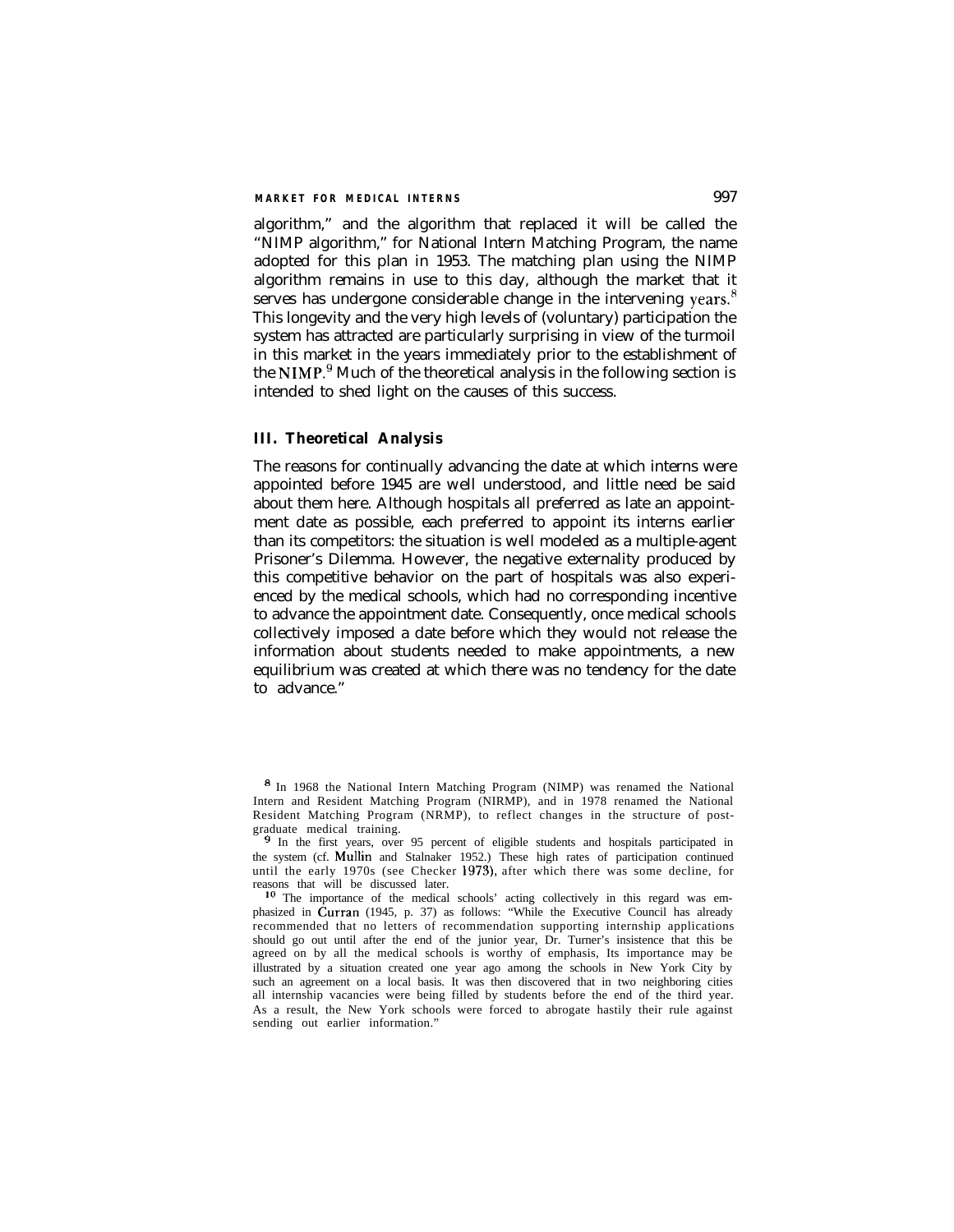## *A. Stability*

To analyze the market after 1945, it will be helpful to consider it as a game whose players are a set  $H = \{h_1, \ldots, h_m\}$  of hospital programs offering positions to first-year graduates, and a set  $S = \{s_1, \ldots, s_n\}$  of graduating students. Each hospital program  $h_i$  has some number  $q_i$  of identical first-year positions it is seeking to fill, and each student is seeking one position." The rules of the game are that any student may fill any position if and only if both the student and the hospital agree, that is, if and only if the position is proferred by the hospital and accepted by the student. Each student has preferences over all the hospital programs he is willing to accept, and each hospital program similarly has preferences over all the students it is willing to accept.  $^{12}$  An agent who is not indifferent between any two acceptable alternatives (so that his preferences constitute a rank ordering) will be said to have *strict* preferences. An outcome of the game is an assignment of students to hospital programs, with no more than  $q_i$  students being assigned to any program h,. A given outcome x is called *unstable* if some student or hospital receives an unacceptable assignment or if there exists a hospital program  $h_i$ , and student  $s_i$ , who each prefer the other to their assignment at x.

Formally, for each hospital program  $h_i$ , let  $s_j P(h_i) s_k$  denote that  $h_i$ prefers students, to student  $s_k$ , let  $s_i I(h_i)s_k$  denote that  $h_i$  is indifferent between the two, let  $s_i P(h_i)u$  denote that  $h_i$  prefers filling a position with student  $s_i$  to leaving it unfilled, and let  $uP(h_i)s_i$  denote the reverse. Then each *h*, has preferences defined over its set  $\{s_i \in$  $S|_{S_i}P(h_i)u$  of acceptable students. Similarly, each student  $s_i$  has preferences defined over his set  $\{h_i \in H | h_i P(s_i) u\}$  of acceptable hospital programs. <sup>13</sup> An outcome is represented by a function x:  $S \rightarrow H \cup \{u\}$ , with  $|\{s_i | x_i(s_i) = h_i\}| \le q_i$ , <sup>14</sup> For any  $s_j$  in  $S$ ,  $x(s_j) = h_i$  denotes that  $s_j$  is

*YYO*

<sup>&</sup>lt;sup>11</sup> A hospital typically offers a number of different kinds of positions, but these are separated into different programs, each administered separately.

<sup>&</sup>lt;sup>12</sup> Students may regard some hospital programs as unacceptable and hospitals may so regard some students, in the sense that it would be preferable to defer taking or offering  $any$  appointment rather than one that is unacceptable. For example, students and hospitals who have not exchanged the necessary preliminary information (e.g., transcripts and interviews) may be expected to regard one another as unacceptable (at least for the time being). Since interviews are time consuming, students face a problem in deciding what hospitals to apply to, and hospitals face a similar problem in deciding whom to invite for interviews, but these problems will not be addressed here.

<sup>&</sup>lt;sup>13</sup> We will not need to be concerned over what an agent's preferences may be over those alternatives that are unacceptable. However, the formal description of the game given here is incomplete in another respect as well, since the preferences of hospitals for groups of students have not been specified (see Roth 19846). The description given here will nevertheless be complete enough for the purposes of this paper.

<sup>&</sup>lt;sup>14</sup> For any set T, |T| denotes the number of elements in T, so, e.g.,  $|\{s_i | x(s_i) = h_i\}|$  is the number of students employed by *h*, at the outcome *x*.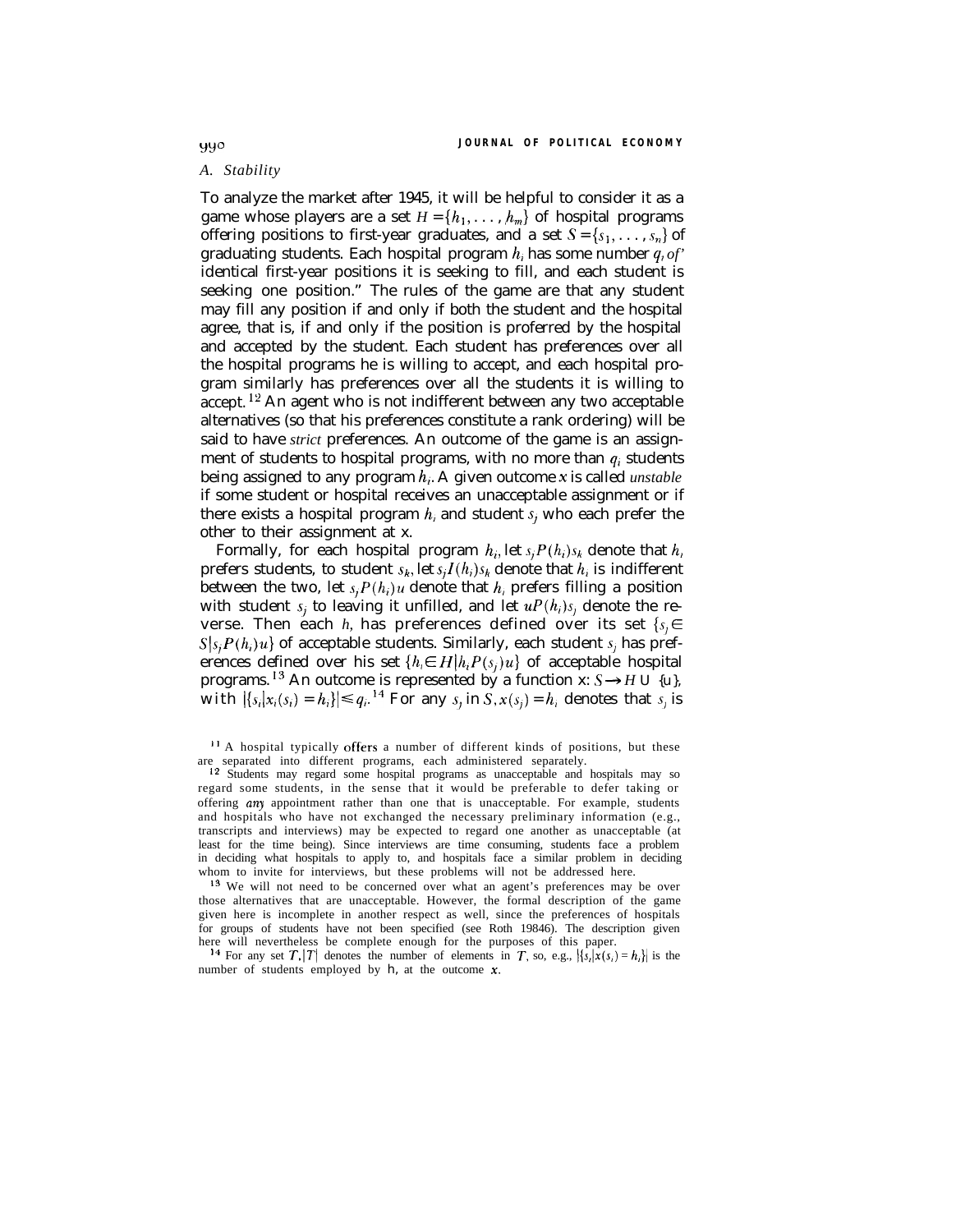assigned a position in hospital program  $h_i$ , and  $x(s_i) = u$  denotes that  $s_i$ is unassigned. For any  $h_i$  in H let  $x(h_i) = \{s_i \text{ in } S | x(s_i) = h_i\}$  be the set of students assigned to  $h_i$ , it being understood that if  $|x(h_i)| \leq q_i$  then  $q_i$  $|x(h_i)|$  positions are unfilled in program  $h_i$ . An outcome x is unstable if for some student  $s_i$ ,  $u P(s_i)x(s_i)$ ; or if for some hospital program  $h_i$ ,  $uP(h<sub>i</sub>)s<sub>i</sub>$  for some  $s<sub>i</sub>$  in  $x(h<sub>i</sub>)$ ; or if there exists a hospital program  $h<sub>i</sub>$  and student  $s_i$  such that both (i)  $h_i P(s_i) x(s_i)$  and (ii)  $s_i P(h_i) \sigma$  for  $\sigma$  in  $x(h_i)$  if  $|x(h_i)| = q_i$  or  $\sigma$  in  $x(h_i) \cup \{u\}$  if  $|x(h_i)| \leq q_i$ .

Thus an outcome is unstable if it gives some student or hospital program an unacceptable (not individually rational) assignment or if there exists a students, and hospital program  $h_i$  such that (i) s, prefers  $h_i$  to the hospital  $x(s_i)$  and (ii)  $h_i$  prefers  $s_i$  to the incumbent in one of its  $q_i$  available positions. When no confusion will result, a hospital program will henceforth sometimes be referred to simply as a hospital.

An outcome that is not unstable in this sense is called *stable,* and it is straightforward to verify that the set of stable outcomes is the core defined by weak domination of this game.<sup>15</sup> Denote the set of stable outcomes by C(P), where P is the  $(m + n)$ -tuple of agent preferences; that is,  $P = [\mathbf{P}(h_1), \ldots, \mathbf{P}(h_m), \mathbf{P}(s_1), \ldots, \mathbf{P}(s_n)]$ . The vector P will sometimes be called the *preference profile.*

Consider now a set of job offers from hospitals to (acceptable) students, which, if the students each accept the best of the offers they have received (including the possibility of remaining unmatched), would result in an unstable outcome  $x$ . The fact that  $x$  is unstable means that there is a hospital  $h_i$  and a student  $s_i$ , who would both prefer to x another outcome at which  $s_i$  was employed by  $h_i$ . So these two agents have an incentive to try to locate each other, and we might expect to witness the kind of last-minute turmoil observed in the intern market prior to 195 1. Looking at the other side of the coin, we might expect that any voluntary system of organizing the market would experience similar turmoil if it produced unstable outcomes." Since the NIMP is a voluntary system that has maintained a high degree of orderly participation for many years, it is reasonable to

 $15$  For markets with side payments, the core defined by weak domination coincides with the core defined by strong domination, and in the market studied here, when  $q_i =$ 1 for each hospital *h,,* the two cores also coincide. However, in the more general case considered here, the core defined by weak domination is contained in the core defined by strong domination. See Roth and Postlewaite (1977) for a related discussion. For our purposes, the distinction will not be consequential, and the set of stable outcomes will henceforth be referred to simply as the core, and stable outcomes will also be called core outcomes, However, there are differences between the special case when all  $q_i = 1$ and the general case considered here that bear on this distinction (see Roth 19846).

<sup>&</sup>lt;sup>16</sup> A system that produces tinstable outcomes gives at least some agents the incentive to go outside the svstem to find one another and arrange their employment. Only in a system where participation is voluntary, however, can we expect to observe agents acting on these incentives.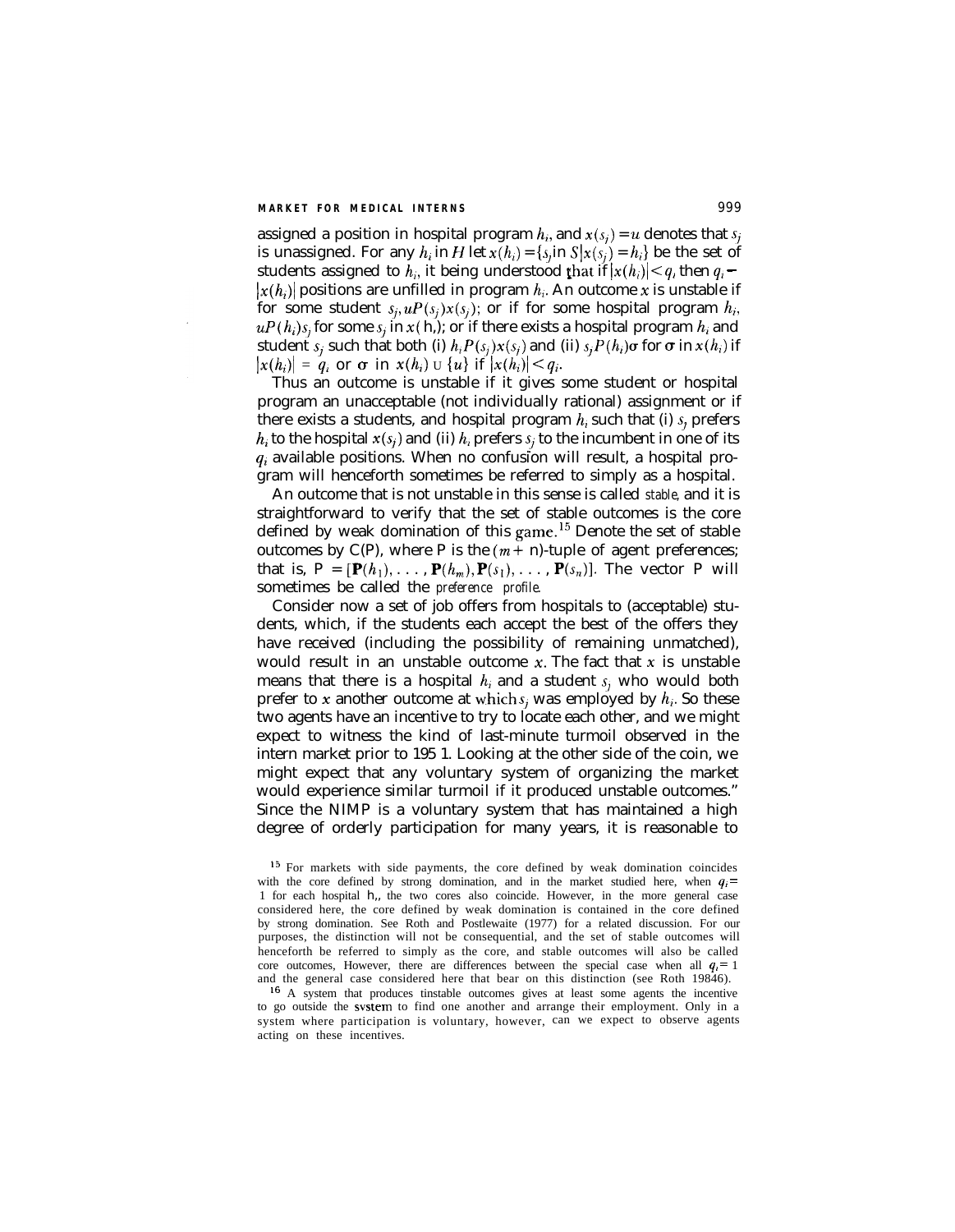conjecture that it produces stable outcomes, that is, outcomes in the core of the market. The following theorem, which will be proved in Section V, supports this conjecture.

**THEOREM** 1: Let P be the vector of preferences (the rank-order lists) submitted by the students and hospitals. Then the NIMP algorithm produces an outcome in C(P).

When we consider in Section IIIB the incentives agents have to state their true preferences, we will examine from another viewpoint the question whether a stable outcome is achieved under the current organization of the market. First, however, we consider some results that concern the fact that different outcomes in the core differentially favor the two sides of the market. Specifically, theorem 2 states that, in a certain strong sense, the outcome produced by the NIMP *al*gorithm is the best core outcome for all the hospitals and the worst for all the students. The following definitions will be used in stating the theorem.

For a given preference profile P, a students, and a hospital  $h_i$  will be called *achievable* for one another if there is some stable outcome at which  $s_i$  is employed by  $h_i$ , that is, if there is an outcome x in C(P) such that  $x(s_i) = h_i$ . For each  $h_i$ , let  $p_i$  be the number of achievable students; that is,  $p_i = |\{s_i | s_i \text{ is possible for } h_i\}|$ , and define  $k_i$  by  $k_i = \min\{q_i, p_i\}.$ Thus  $k_i$  equals the minimum of the number of positions offered by  $h_i$ or the number of different students who could fill those positions at some stable outcome.

THEOREM 2: Let P be the preference profile (i.e., the rank-order lists) submitted by the students and hospitals. Then the outcome produced by the NIMP algorithm has the property that each hospital  $h_i$  is assigned its  $k_i$ , highest ranked achievable students, and each student  $s_i$ is assigned his lowest ranked achievable alternative.<sup>17</sup>

Note that not only is there no trade-off between hospitals-they all simultaneously receive their best achievable students-but within a hospital there need be no trade-off between achievable students. The theorem implies, for example, that if a hospital  $h_i$  with two positions *(q,* = 2) employs its first- and third-ranked student at one stable outcome and its second- and fourth-ranked student at another stable outcome, then at the outcome produced by the NIMP algorithm it is assigned its first- and second-ranked student. The theorem is proved in Section V.

Note that theorems 1 and 2 can both be stated as existence results. Theorem 1 states that the core of the market is nonempty, and theorem 2 states that (when the preference profile consists of rank

<sup>&</sup>lt;sup>17</sup> For a student (or hospital) who is unmatched at some stable outcome, being  $\mathbf{u} \mathbf{n}$ matched will be the lowest-ranked achievable alternative.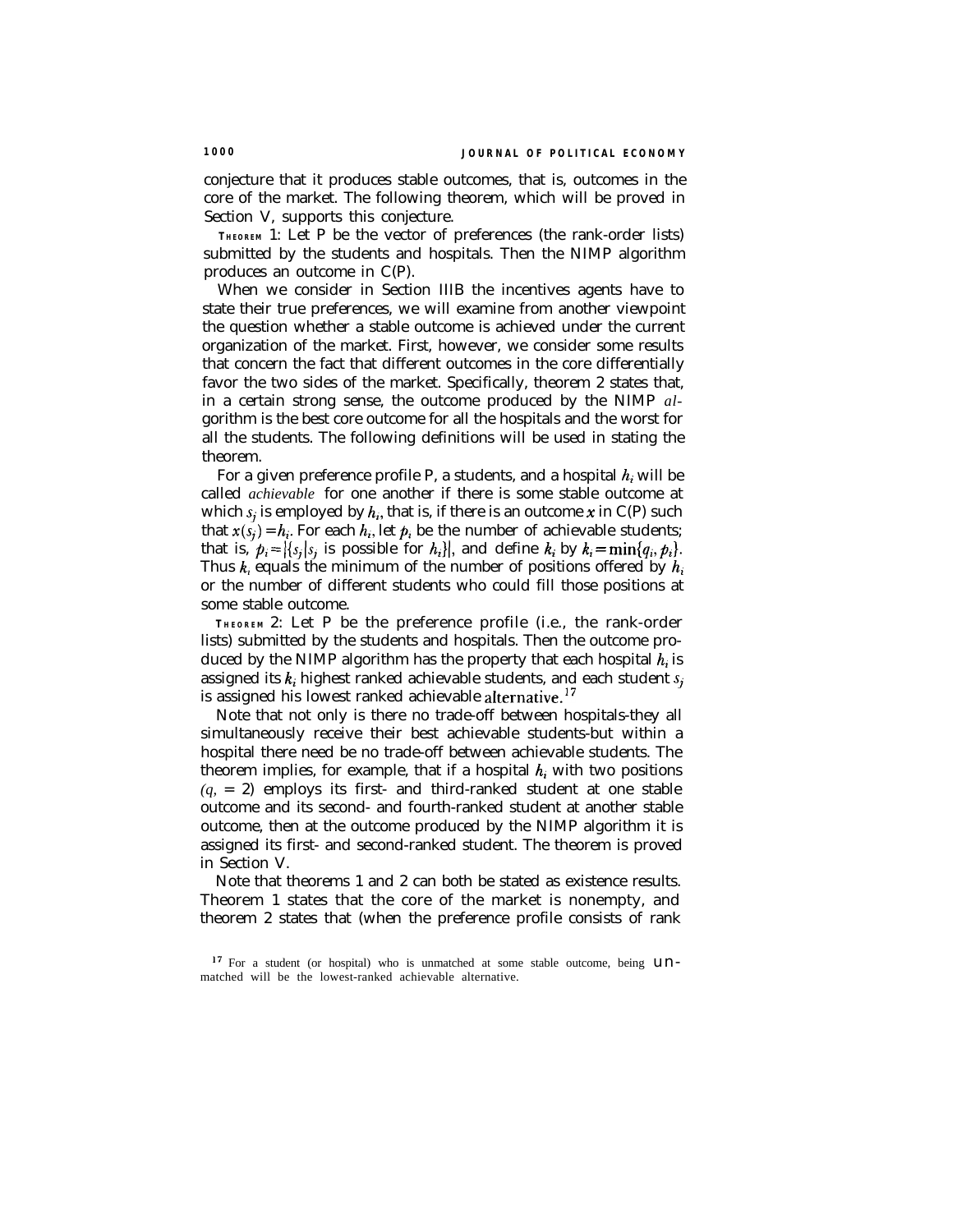orderings-i.e., strict preferences) there is a core outcome that is best for all the hospitals and worst for all the students. These existence results were first stated by Gale and Shapley (1962), who were unaware of the NIMP procedure, which had then been in operation for 10 years.  $18$  In order to prove these existence results, they developed an algorithm that is considerably simpler than the NIMP algorithm but turns out to be equivalent; that is, for a given preference profile of strict preferences, the two algorithms produce the same stable outcome. <sup>19</sup> These existence results have recently been shown to hold in considerably more general kinds of labor markets (see Kelso and Crawford 1982; Roth 1984a, 1984d).

A corollary of the proof of theorem 2 is that there exists a stable outcome that is optimal for students in the same sense that the outcome described in theorem 2 is optimal for hospitals. That is, we can state the following:

**COROLLARY** 2.1: For any profile P of strict preferences, there exists a stable outcome with the property that each student  $s_i$  is assigned his highest-ranked achievable alternative.

## *B . Incentives*

Let us now consider the incentives faced by agents when a centralized market mechanism is employed that requires as input agents' stated preferences over potential assignments. The adoption of any such mechanism creates a new game among the agents, who must decide what preferences to state. This point can perhaps be made most clearly by briefly considering the trial-run algorithm that was discarded in favor of the NIMP algorithm because of the incentive problems it was observed to cause.

Under the trial-run procedure (see Mullin and Stalnaker 1951), students submitted a rank ordering of hospitals to which they had applied, and hospitals submitted a ranking that divided students into five groups. The hospital gave a rank of 1 to its first-choice group of students, equal in size to the number of positions being offered; simi-

<sup>&</sup>lt;sup>18</sup> As a historical note, I am indebted to David Gale for telling me that he first became aware of the labor market for interns in 1976, when he was told of it by a physician who heard him speak on the "marriage problem." At that time, he sent a copy of Gale and Shapley (1962) to an administrator of the NIMP, which **seems** to have been the first time that anyone associated with the program became aware of the game-theoretic formulation of the problem and the results concerning optimal outcomes in the core.<br><sup>19</sup> Gale and Shanlay (1042) accuracies in the core.

Gale and Shapley (1962) assumed that all agents had strict preferences. The NIMP algorithm, since it requires its input to be rank orderings, requires all agents to state their preferences as if they' were strict-i.e., no indifferences can be expressed. Theorem 1 and the existence of stable outcomes are unchanged when agents are indifferent between some alternatives, but we will see in Sec. IV that theorem 2 becomes an artifact.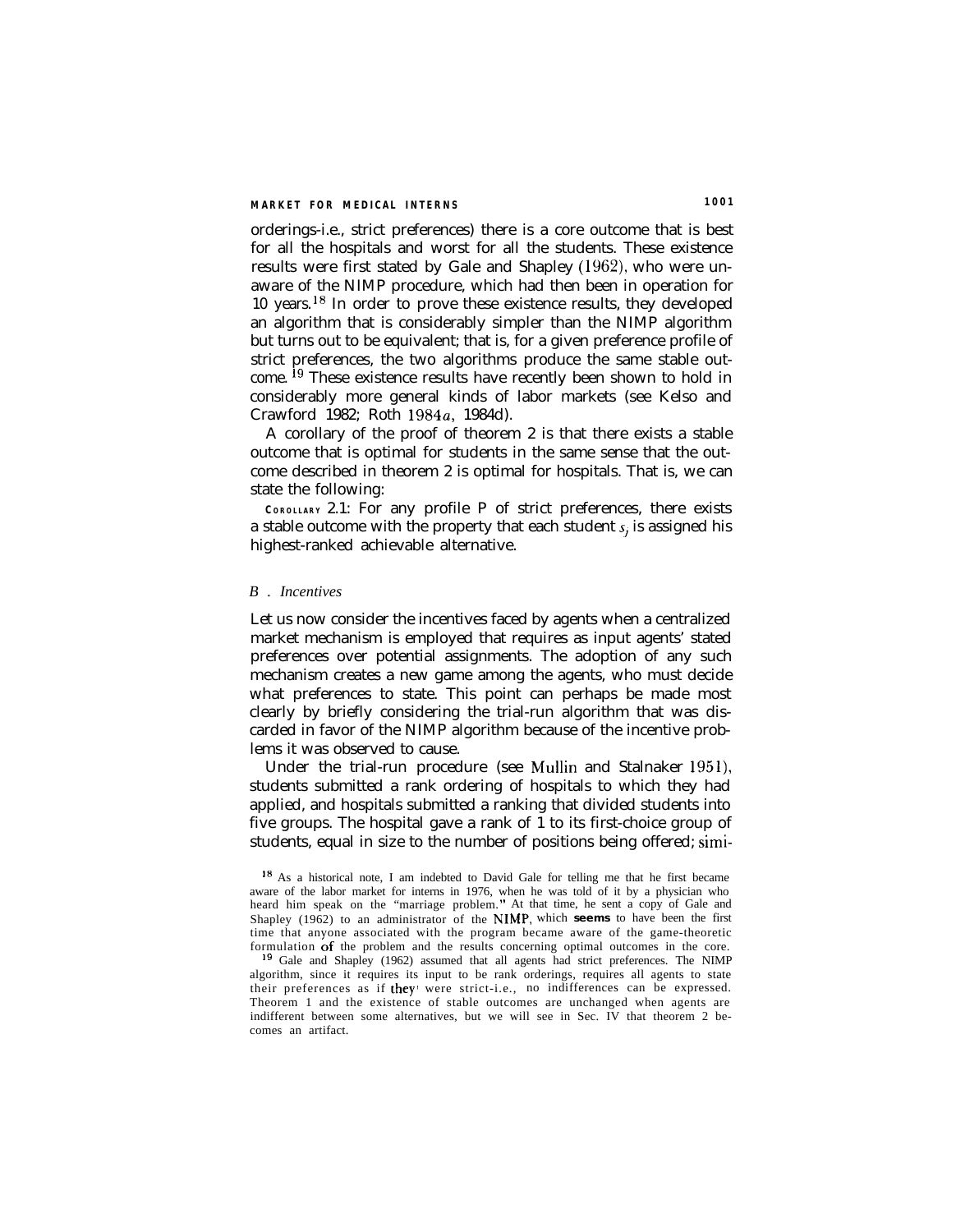| <b>RANK</b>    | <b>AGENT</b>   |                        |                  |               |       |                |  |  |
|----------------|----------------|------------------------|------------------|---------------|-------|----------------|--|--|
|                | $\mathcal{L}$  | $\mathcal{S}^{\Omega}$ | 5 <sub>9</sub>   | $\frac{1}{2}$ | nо    | $h_3$          |  |  |
|                | "              | $n_{\rm o}$            | $\boldsymbol{n}$ | $s_2$         | S1    | $s_3$          |  |  |
| $\overline{2}$ | n <sub>2</sub> | n 3                    | $n_3$            | $s_{3}$       | $s_2$ | $s_2$          |  |  |
| 3              | $n_3$          | $\mu$ .                | n,               | ъı            | $s_3$ | S <sub>1</sub> |  |  |

TABLE 1

larly it gave a rank of 2 to an equal-size group of second-choice students, ranked less desirable students 3 and 4, and ranked unacceptable students 5. The matching algorithm proceeded in stages, or runs. At the first of these, called the 1 : 1 stage, students and hospitals were matched if they had each given the other a rank of 1. The next stage was *a* 1 : 2 stage, where remaining students and hospitals were matched if the student had ranked the hospital 1 and the hospital ranked the student 2. Then followed a 2: 1 stage, a 2: 2 stage, a 1: 3 stage, and so forth.

The difficulty observed by the student representatives after the trial run was that a student who did not match with his first-choice hospital might find that, say, his second-choice hospital had no places left by the time the 2 : 1 stage rolled around, so that even if his second choice had ranked him a 1, he might end up assigned to a lower-choice hospital. In this case, the student would have done better to have submitted a different rank ordering. The following example, in which there are three students and three hospitals, each offering one position, will make this completely clear. The rank orderings given in table 1 correspond to the true preferences of the agents.

If the agents all submit their true rank orderings, the trial-run algorithm finds no matches at the 1: 1 stage, and at the 1 : 2 stage it matches  $s_2$  with  $h_2$  and  $s_3$  with  $h_1$ , so that  $s_1$  is ultimately matched with  $h_3$ , his third choice." However, if  $s_1$  had ranked his second choice  $h_2$ first, he would have been matched with it (at the 1 : 1 stage). So  $s_1$  has an incentive to misrepresent his preferences strategically when submitting his rank order."'

<sup>&</sup>lt;sup>20</sup> Note that this outcome is not stable. With respect to the preferences of the players as given in table 1, there are exactly two stable outcomes, at both of which  $s<sub>1</sub>$  is matched with  $h_2$ . So the hospital-optimal stable outcome x is given by  $x(s_1) = h_2$ ,  $x(s_2) = h_1$ ,  $x(s_3)$  $= h_3$ , which gives every hospital its first-choice student, The student-optimal stable outcome y is given by  $y(s_1) = h_2$ ,  $y(s_2) = h_3$ ,  $y(s_3) = h_1$ , which gives hospitals  $h_1$  and  $h_3$ their second-choice student.

<sup>&</sup>lt;sup>21</sup> A very similar matching procedure, which exhibits precisely the same incentive problem, is currently employed by the Fulbright Senior Scholars Awards Program, which matches American scholars with foreign universities (see Council for International Exchange of Scholars 1984). I am indebted to Gene Gruver for pointing this out to me.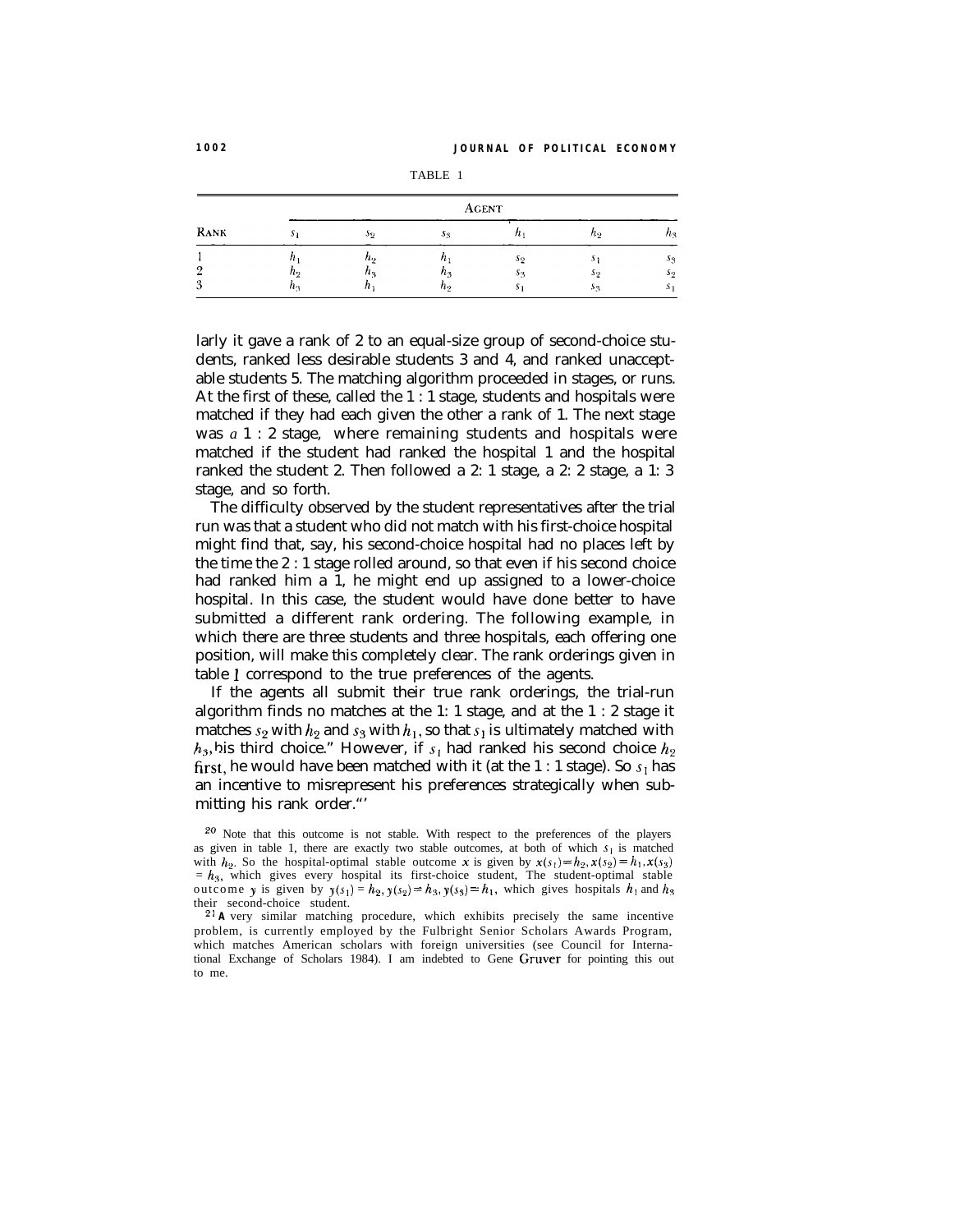The NIMP algorithm was introduced with the claim that it solved this problem (see Mullin and Stdlnaker 1952; Graettinger and Peranson 1981). Under the NIMP procedure, both students and hospitals submitted rank orderings. It was essentially claimed that the NIMP algorithm made it a dominant strategy for every agent to state his true preferences; that is, each agent could do no better than to submit a rank ordering corresponding to his true preferences," no matter what preferences were submitted by other agents. The following results demonstrate that this claim is not quite correct, but that the NIMP algorithm comes as close in a certain sense to fulfilling this claim as is possible for a procedure that produces a stable outcome.

Theorems 3-7 will be stated here without proofs, which can be found in Roth (1982a) (theorems 3-6) and Roth  $(1984b, 1984c)$ (theorem 7). The first of these results is an impossibility theorem for all stable matching procedures, which are defined to be functions from preference profiles **P** to stable outcomes  $x(P)$  in C(P).

THEOREM 3: No stable matching procedure exists for which it is a dominant strategy for all agents to state their true preferences.

Since the NIMP is a stable matching procedure, this theorem implies that there are circumstances in which it gives some agents the incentive to submit a rank ordering different from their true preferences. Specifically, the proof of this theorem in Roth  $(1982a)$  implies that it is not a dominant strategy for students participating in the NIMP to state their true preferences. However, the following results show that the NIMP procedure offers some relief from the incentive problems present in the trial-run algorithm that it replaced.'"

THEOREM 4: The NIMP procedure gives no student any incentive to misrepresent his true first choice.

In particular, any student who submits a rank ordering whose first element differs from his true first choice could always do at least as well by submitting an otherwise identical rank ordering whose first element is his true first choice. The example considered above shows that the NIMP procedure contrasts in this respect with the trial-run algorithm.

 $22$  Let P\* be some agent's true preference ordering, and let P be the rank ordering he submits, which is necessarily a strict ordering. If the true preferences  $P^*$  are also strict, then P corresponds to P\* if and only if  $P = P^*$ . If the true preferences P\* are not strict, then P corresponds to P\* if and only if the fact that one alternative is strictly preferred to another under P\* implies it is strictly preferred under P. (So if P\* expresses indifference between two alternatives, either may be ranked higher under P corresponding to P\*.)

<sup>&</sup>lt;sup>23</sup> In Roth  $(1982a, 1984b)$ , theorems 4, 5, and 7 were stated in terms of a stable matching procedure that always yielded the optimal stable outcome for a given **side** of the market. From the point of view of incentives, any two such procedures are equivalent. **Here,** therefore, the theorems can be stated in terms of the **NIMP** procedure, which by theorems 1 and 2 yields the hospital-optimal stable **outcome.**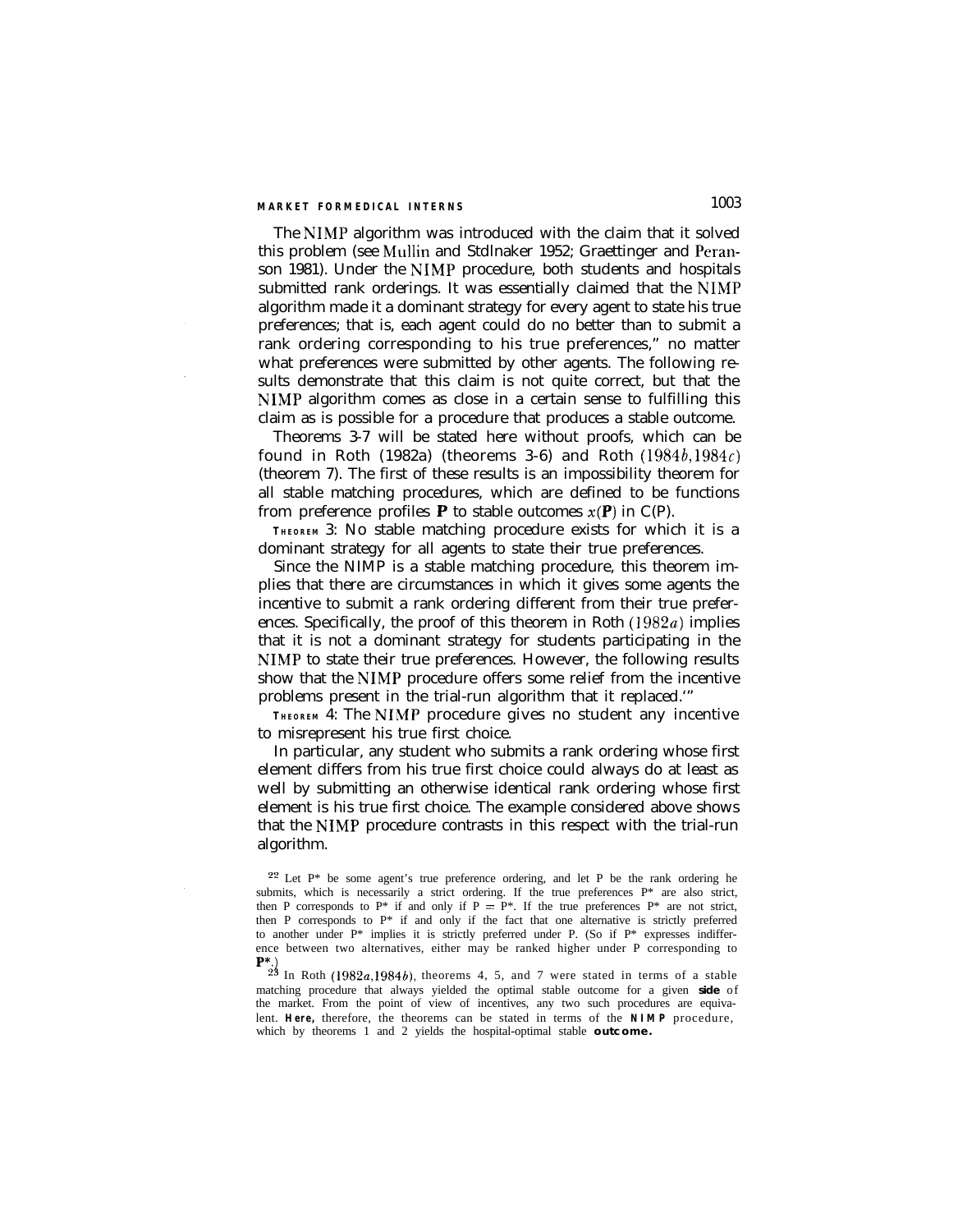Since students are each assigned to only one hospital, the model presented here is adequate for discussing their incentives, since their preferences are defined over hospitals and their strategies involve rank orderings of hospitals. However, in order to discuss adequately the incentives facing hospitals that have more than one position to fill, it would be necessary to specify their preferences over groups of students. A complete description of the general case would take us well beyond the scope of this paper. But for the simple case of hospitals with only one position to fill  $(q<sub>i</sub> = 1)$ , the model discussed here is complete enough to allow us to state the following.

THEOREM 5: The NIMP procedure makes it a dominant strategy for all hospitals with one position to state their true preferences.

The NIMP procedure thus avoids some of the simple opportunities for misrepresentation offered by the trial-run aIgorithm. No student can profit from misrepresenting his first choice, and in the simple case in which hospitals have only a single position to offer, it is a dominant strategy for hospitals to state their true preferences.<sup>24</sup> The following result shows that, in a certain sense, the NIMP procedure does as well as possible in this regard; no stable procedure exists that does all this and that also never makes it profitable for a student to misrepresent his second choice (even in the simple case in which hospitals have only single positions).

**THEOREM** 6: No stable matching procedure exists for which it is *a* dominant strategy for all agents to state their true kth choice, for  $k \neq 1$ .

In view of the fact that the NIMP procedure does not make it a dominant strategy for students to state their true preferences, we must now reconsider what reason there is to believe that the NIMP procedure in practice yields a stable outcome (in terms of the true preferences of the agents). That is, theorem 1 states that, for any preference profile P of submitted rank-order lists, the NIMP procedure yields an outcome in C(P), that is, a stable outcome with respect to the *stated* preferences. But since some students may have an incentive to misrepresent their preferences, the stated preferences  $P$  may not coincide with the true preferences  $P^*$ . What reason, then, do we have to believe that the outcome produced will be stable with respect to the true preferences? To put it another way, how can we explain the empirical fact that the NIMP procedure has produced an orderly

<sup>24</sup> Theorem 5 is included here to help illustrate the manner in which the NIMP procedure comes close to achieving its desired aim of giving neither students nor hospitals any incentive to misrepresent their preferences. However, it is shown in Roth (19846) that the NIMP procedure does not in general make it a dominant strategy for hospital programs having more than **one** position to state their true preferences, and that in fact no **stable** matching procedure exists that has this property for such hospital programs.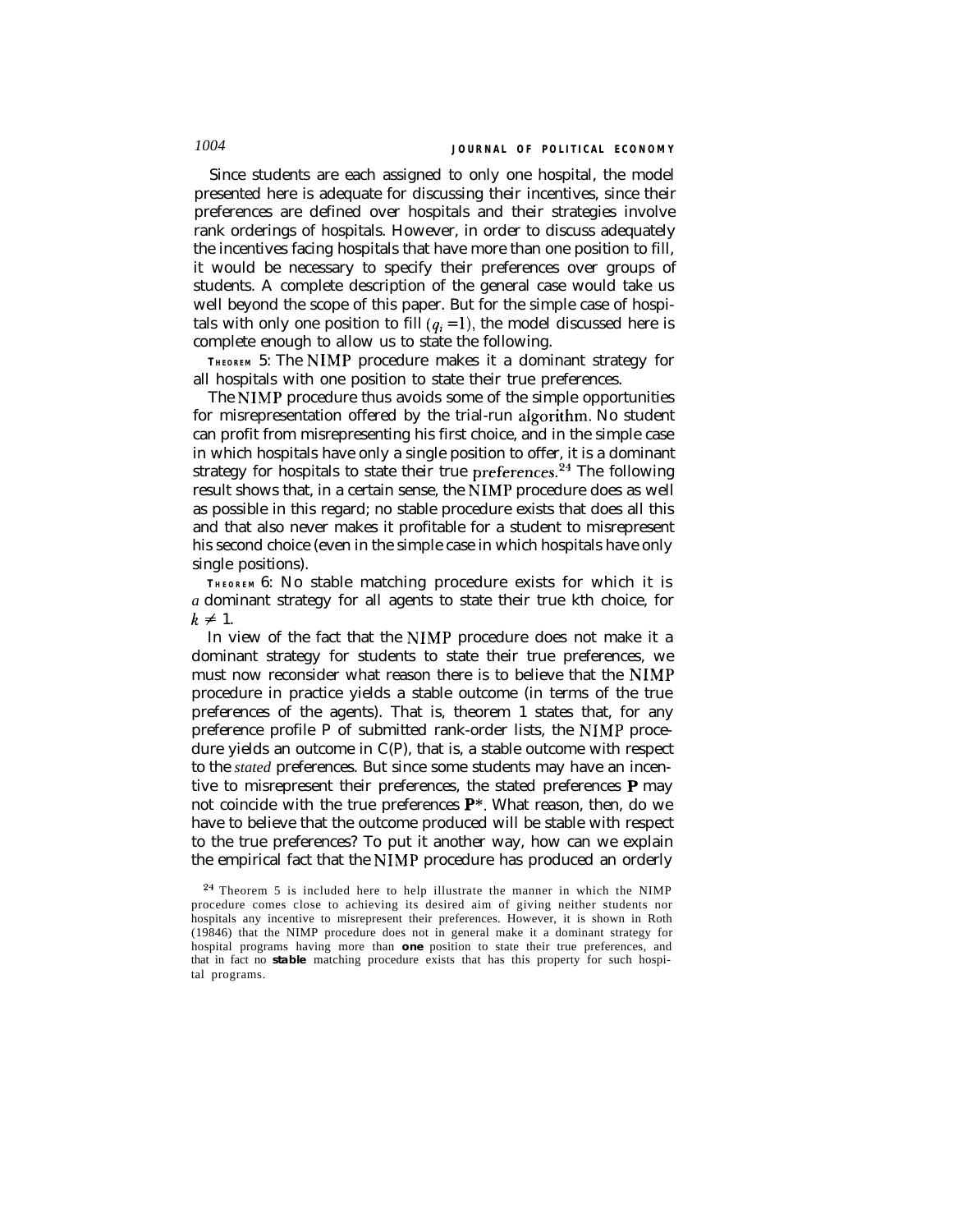market since 195 1, in contrast to the turmoil associated with the instability characteristic of the earlier forms of market organization it replaced?

Two kinds of answers can be given to this, depending on how much information the agents possess. First, if agents have little information about the preferences of other agents, they will not in general be able to determine an "optimal" misrepresentation. Together with the fact that the literature distributed to students and hospitals with the forms for their rank-order lists continues to claim that it is optimal to submit true preferences, this may persuade them to submit their true preferences. If so, the resulting outcome would be stable.

However, there is at least anecdotal evidence that many students are not persuaded that it is optimal to submit their true preferences, and there is substantial information available to them about the historical preferences of hospitals and students (e.g., which hospitals are prestigious, and what kind of medical-school records their interns must typically have to get an appointment). We must therefore consider whether it is consistent to expect that a stable outcome will result from the NIMP procedure when agents are rational and well informed, that is, when stated preferences can be expected to differ from true preferences. The traditional formulation in game theory of how such agents behave is that their stated preferences (i.e., strategy choices) will constitute a Nash equilibrium, so that each agent's stated preference gets him the best match obtainable, given the stated preferences of the others. The following theorem states that it is consistent to expect, in this case also, that the NIMP procedure will result in a stable outcome.

**<sup>T</sup>HEOREM** 7: There exist Nash equilibria **P** of submitted rank-order lists such that the outcome produced by the NIMP procedure is stable with respect not only to **P,** but also to the true preferences **P\*.** That is, the NIMP outcome is contained in **C(P\*)** as well as in **C(P).**

## **IV. Contemporary Issues**

We now turn to some contemporary issues that have been raised concerning the present operation of the National Resident Matching Program (NRMP). In a certain sense, each of these issues concerns the underlying demographics of the market.

When the NIMP algorithm was first employed, there were many more internships being offered than there were students to fill them, and consequently all core outcomes were rather favorable for students. By the mid-1970s, however, the inclusion of foreign medical school graduates in the matching program had succeeded in closing the gap between the number of applicants and positions offered, and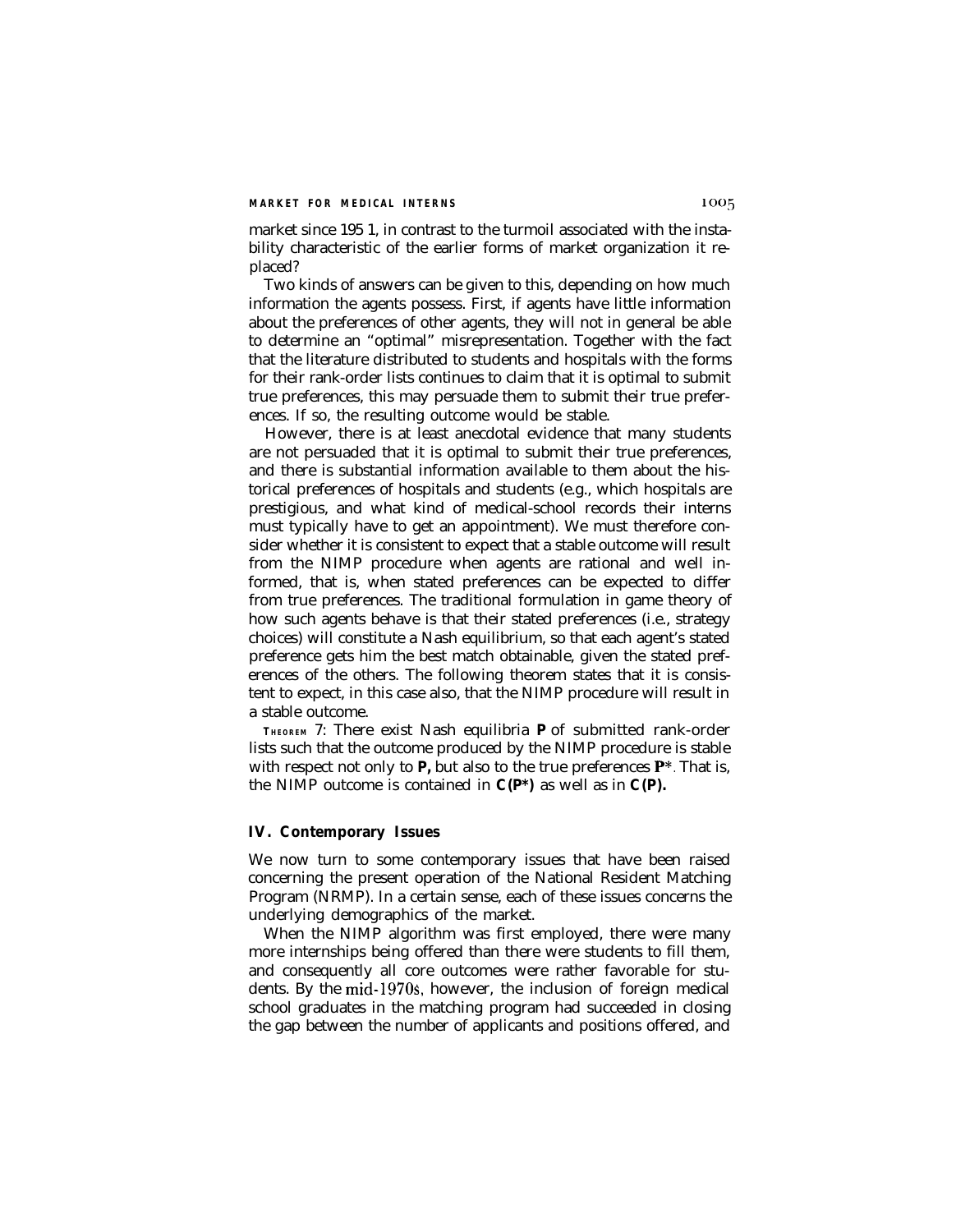outcomes in the core were no longer so favorable to students." It is thus not surprising that the question of whether the NIMP algorithm unfairly favors hospitals at the expense of students eventually became an issue. $26$  However, the following result shows that the conflict of interest between students as a group and hospitals as a group evidenced in theorem 2 is at least partly an artifact of the NIMP procedure's requirement that participants submit rank orders (i.e., strict preferences) even when they may be indifferent between some potential matches.

**'THEOREM** 8: When preferences are not all strict, there may exist no two stable outcomes such that all hospitals prefer one and all students prefer the other.

Thus when preferences are not strict, it is not in general meaningful to speak of a procedure that favors hospitals over students. In the example used in the proof of this theorem, in Section VI, any stable procedure must favor some hospitals and students at the expense of other hospitals and students.

Another issue that has been raised concerns the geographic distribution of interns and residents to hospitals. For example, Sudarshan and Zisook (1981) write:"

> Williams and his colleagues correctly point out that a great deal of subtlety and structure in the present matching system are probably not appreciated by the casual observer. Nevertheless, an obvious answer to their question of why the present system and not its mirror image holds sway is apparent. The United States suffers a terrible problem of maldistribution of physicians, with urban areas being relatively over-

" Mullin and Stalnaker (1952) report that in the first year of operation of the NIMP procedure.  $10,4$  14 positions were offered through the program to  $5,681$  student participants, of whom 98 percent were assigned internships by the algorithm. (They further report that of these students, 84 percent received their highest-ranked choice and another 10 percent their second choice.) By 1976, Graettinger (1976) reports that 16,112 positions were offered through the program, compared to 16,728 student participants (of whom 11,735 were U.S. medical school graduates). In that year only 73 percent of the students (including 92 percent of the U.S. students) were matched by the algorithm. (Each year students and hospitals who are unmatched are able to seek one another out after the matching procedure has taken place.)

<sup>26</sup> See Williams, Werth, and Wolff (1981), who reach a conclusion resembling theorem 2 on the basis of some examples. By this time, Gale and Shapley's 1962 paper is sometimes referenced in the medical literature (see  $n$ , 18). not always correctly. However, a number of authors appeared to be aware of the equivalence of the NIMP algorithm and the Gale-Shapley algorithm (in at least some cases reaching this conclusion because of a belief that the two algorithms are the same). In Sec. VII, the difficulty of precisely tracing the history of ideas in the literature will be briefly discussed.

 $27$  Sudarshan and Zisook (1981) wrote in response to Williams et al. (1981). They were aware of Gale and Shapley (1962), but believed it implied that only two stable outcomes exist, namely a hospital-optimal stable outcome and its "mirror-image" student-optimal outcome.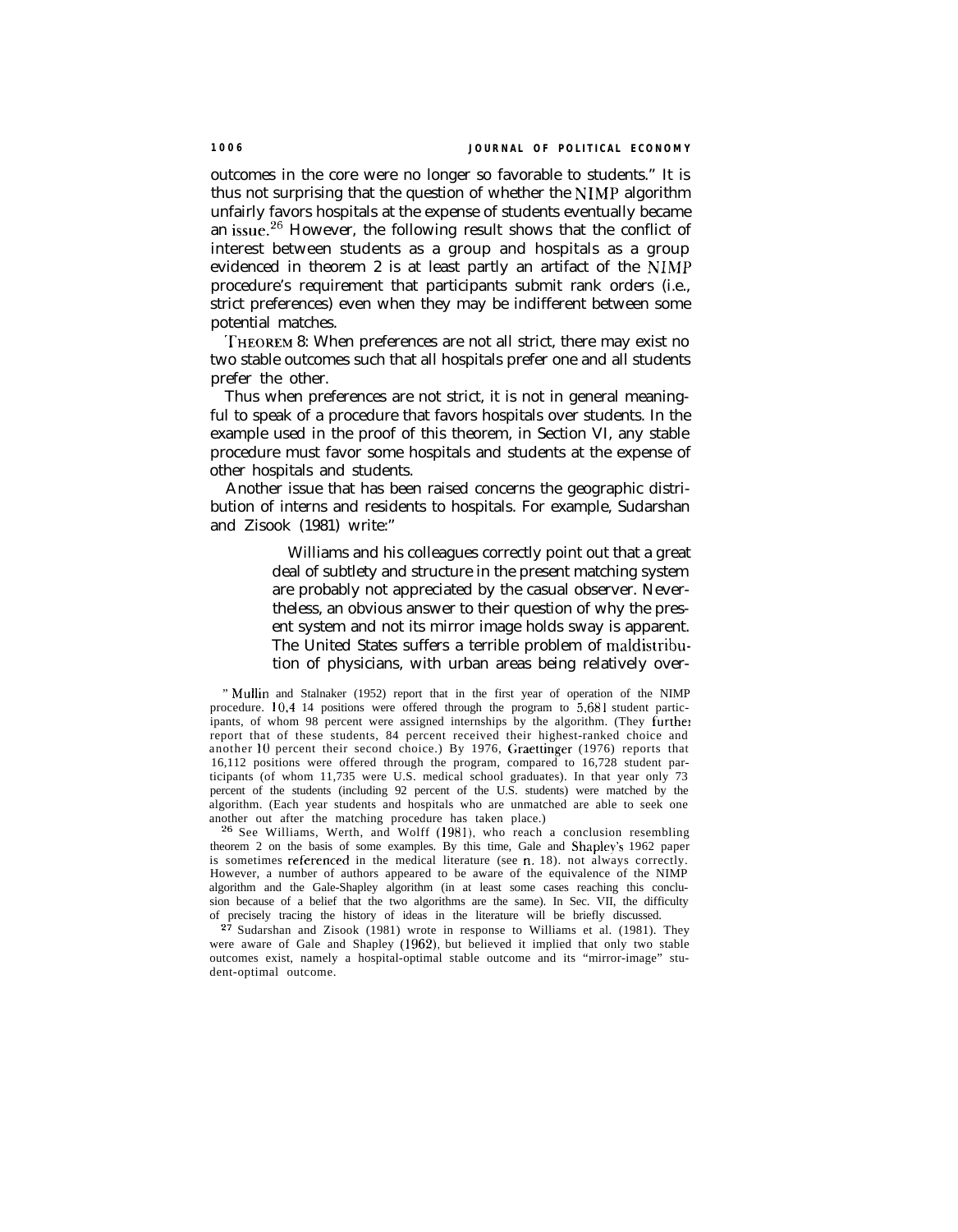served and inner-city and rural areas being relatively underserved. At present, although approximately 100 hospitals fill every residency position, there are over 100 hospitals that do not receive a single application. This maldistribution would only be worsened by the only rational alternative to the present matching program, the mirror-image program, which favors students. [P. 5261

The following theorem shows that, in fact, when all preferences are strict (so that hospital and student optimal stable outcomes exist), the selection of a particular stable outcome will affect only which students are assigned to which hospitals and will not have any effect on which hospital positions are filled and which students are matched. That is, the particular stable outcome selected will not have any influence on the geographic distribution of matched students.

THEOREM 9: When all preferences are strict, the set of hospital positions filled is the same at every stable outcome, as is the set of students who are assigned positions.

This theorem is proved in Section VI.

The final issue to be considered here concerns the fact that increasing numbers of medical students marry other medical students and seek to be assigned positions in the same community. At present these couples have two options: they may enter the centralized matching process together and be matched by means of a special "couples algorithm," or they may elect to remain outside of the centralized process and negotiate directly with hospital programs. In recent years, increasing numbers of couples have adopted this second option, declined to participate in the match, and managed to arrange their own positions with hospitals.'"

In the light of the preceding analysis, we should suspect that if couples and hospitals both find it profitable to make their arrangements outside of the matching program it must be that the couples algorithm produces outcomes that are unstable with respect to couples. This turns out to be the case. The couples algorithm used up until 1983 did not permit a couple to specify its preferences over pairs of positions. Instead, each couple submitted a rank-order list for each spouse and assigned one spouse priority in the match. Elias and Elias (1980) discuss some of the drawbacks of this couples algorithm and propose that it be replaced by one allowing each couple to submit a rank-order list expressing its preferences over pairs of positions. (In the 1983 match, couples were for the first time allowed to express

<sup>28</sup> Quite early, Checker (1973) attributed the declining rate of participation in the matching program partly to married couples. (Hospitals that negotiate directly with couples may still seek to fill their remaining positions through the matching program.)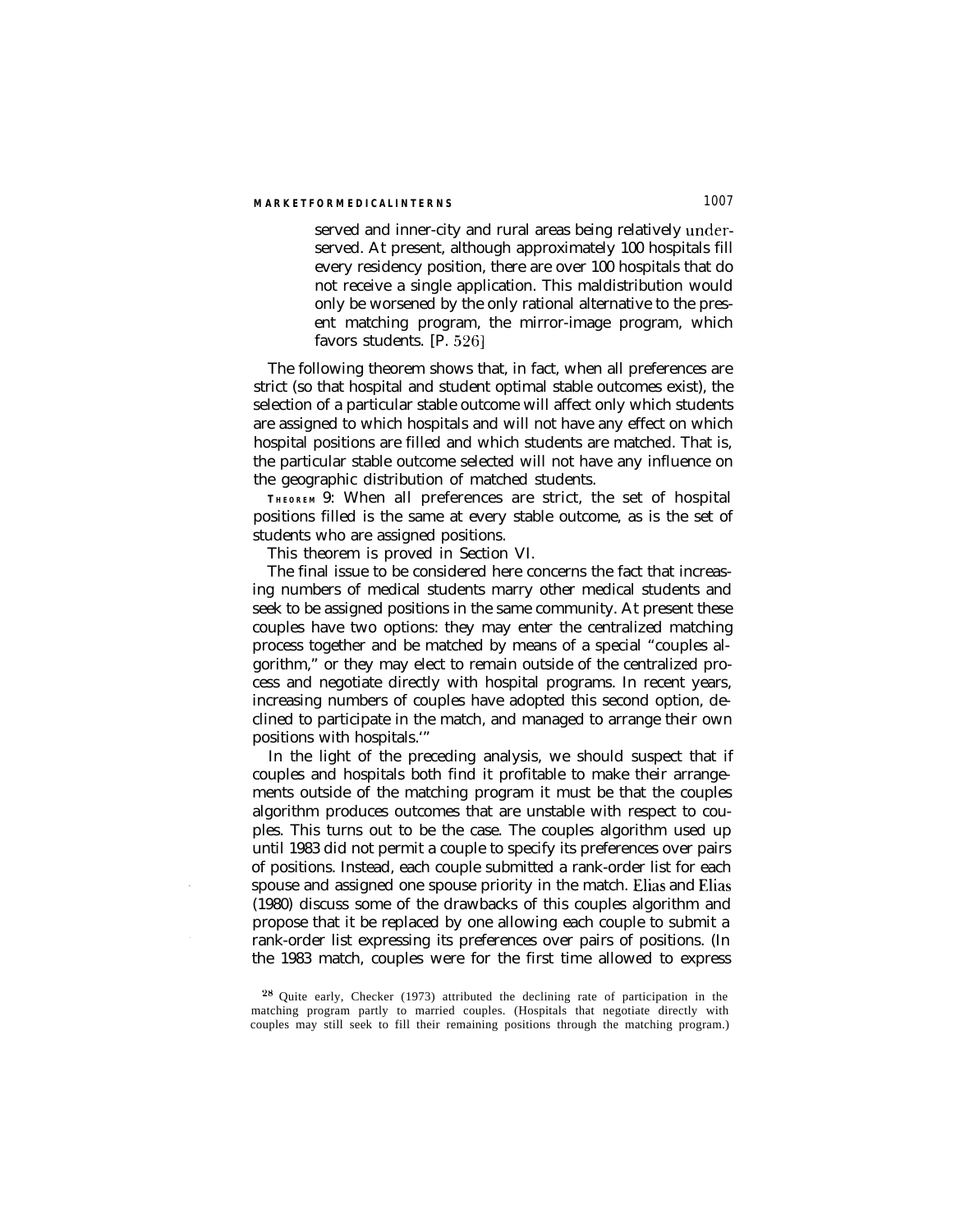such preferences; *see* the *NRMP Directory* [1983].) The following result indicates, however, that even when couples are allowed to state their preferences more accurately, the problem of finding a stable outcome may still be intractable, since such an outcome need not exist.

**THEOREM** 10: In a market in which some agents are couples, the set of stable outcomes may be empty.

The proof is contained in Section VI.

# **V. The NIMP Algorithm and Proofs of Theorems 1 and 2**

The NIMP algorithm (see Stalnaker 1953; Darley 1959; *NZRMP Directory* 1979) works as follows. Each hospital program rank orders the students who have applied to it (marking "X" any students who are unacceptable) and each student rank orders the hospital programs to which he has applied (similarly indicating any that are unacceptable). These lists are mailed to the central clearinghouse, where they are edited by removing from each hospital program's rank-order list any student who has marked that program as unacceptable and by removing from each student's list any hospital that has indicated he is unacceptable. (I am indebted to John S. Graettinger for explaining this initial editing.) The edited lists are thus rank orderings of acceptable alternatives.

These lists are entered into what may be thought of as a listprocessing algorithm consisting of a matching phase and a tentativeassignment-and-update phase. The first step of the matching phase (the 1: 1 step) checks to see if there are any students and hospital programs that are top ranked in one another's ranking. (If a hospital  $h_i$  has a quota of  $q_i$ , then the  $q_i$  highest students in its ranking are top ranked.) If no such matches are found, the matching phase proceeds to the 2 : 1 step, at which the second-ranked hospital program on each student's ranking is compared with the top-ranked students on that hospital's ranking. At any step, when no matches are found the algorithm proceeds to the next step, so the generic  $k: 1$  step of the matching phase seeks to find student-hospital pairs such that the student is top ranked on the hospital's ranking and the hospital is kth ranked by the student. At any step where such matches are found, the algorithm proceeds to the tentative-assignment-and-update phase.

When the algorithm enters the tentative-assignment-and-update phase from the  $k: 1$  step of the matching phase, the  $k: 1$  matches are tentatively made; that is, each student who is a top-ranked choice of his kth-choice hospital is tentatively assigned to that hospital. The rankings of the students and hospitals are then updated in the follow-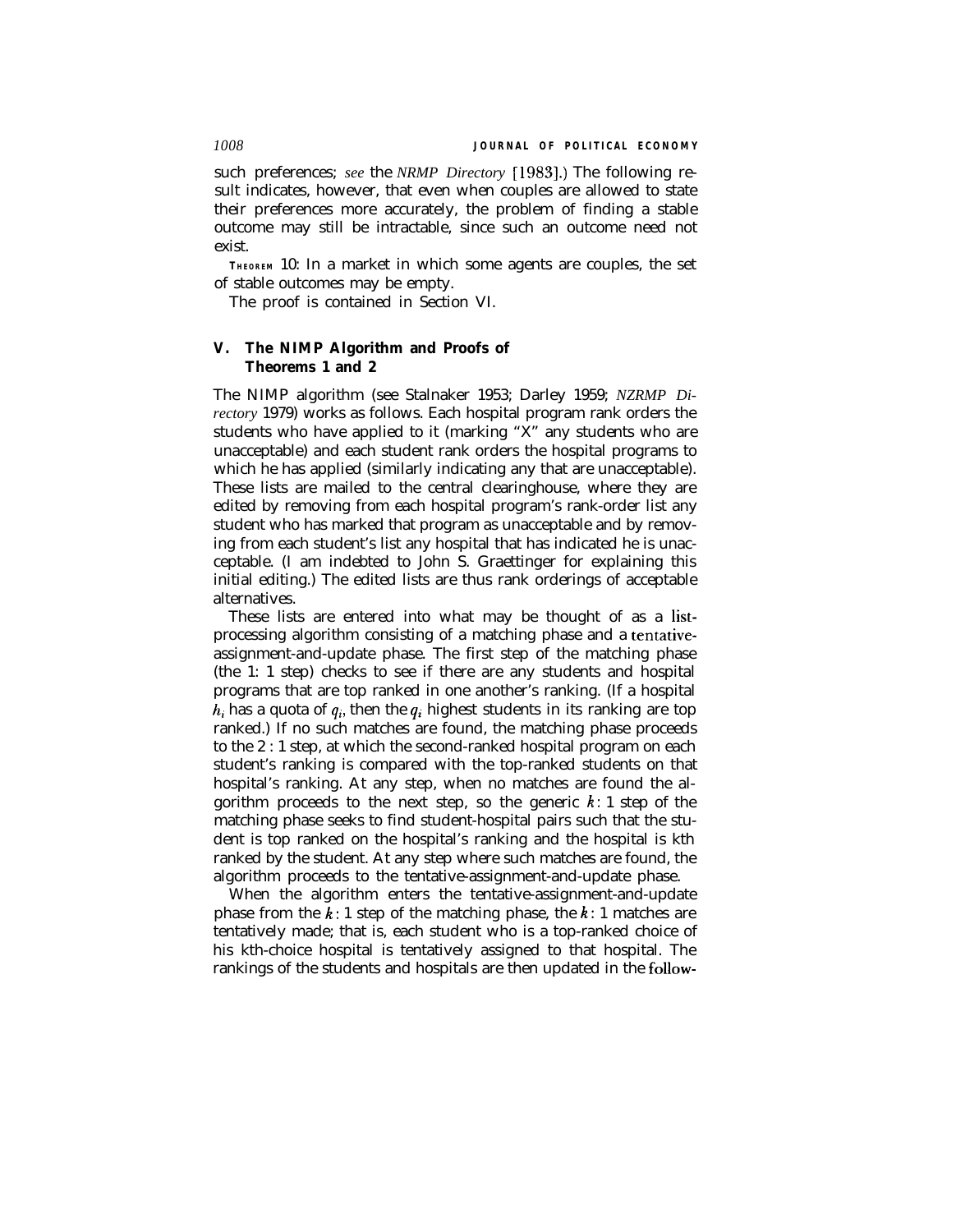ing way. Any hospital that a student  $s_i$  ranks lower than his tentative assignment is deleted from his ranking (so the updated ranking of a student  $s_i$  tentatively assigned to his kth choice now lists only his first  $k$ choices), and student  $s_i$  is deleted from the ranking of any hospital that was deleted from  $s_i$ 's ranking (so the updated rankings of each hospital now include only those applicants who have not yet been tentatively assigned to a hospital they prefer). Note that if one of a hospital's top-ranked candidates is deleted from its ranking, then a lower-ranked choice moves into the top-ranked category, since the hospital's updated ranking has fewer students, but the same quota, as its original ranking. When the rankings have been updated in this way, the algorithm returns to the start of the matching phase, which examines the updated rankings for new matches. Any new tentative matches found in the matching phase replace prior tentative matches involving the same student. (Note that new tentative matches can only improve a student's tentative assignment, since all lower-ranked hospitals have been deleted from his ranking.) The algorithm terminates when no new tentative matches are found, at which point tentative matches become final. That is, the algorithm matches students with the hospitals to which they are tentatively matched when the algorithm terminates. Any student or hospital position that was not tentatively matched during the algorithm is left unassigned and must make subsequent arrangements by negotiating directly with other unmatched students or hospitals. (See fig. 1 for a schematic of the algorithm.)



**<sup>F</sup>IG.** I.--The NIMP algorithm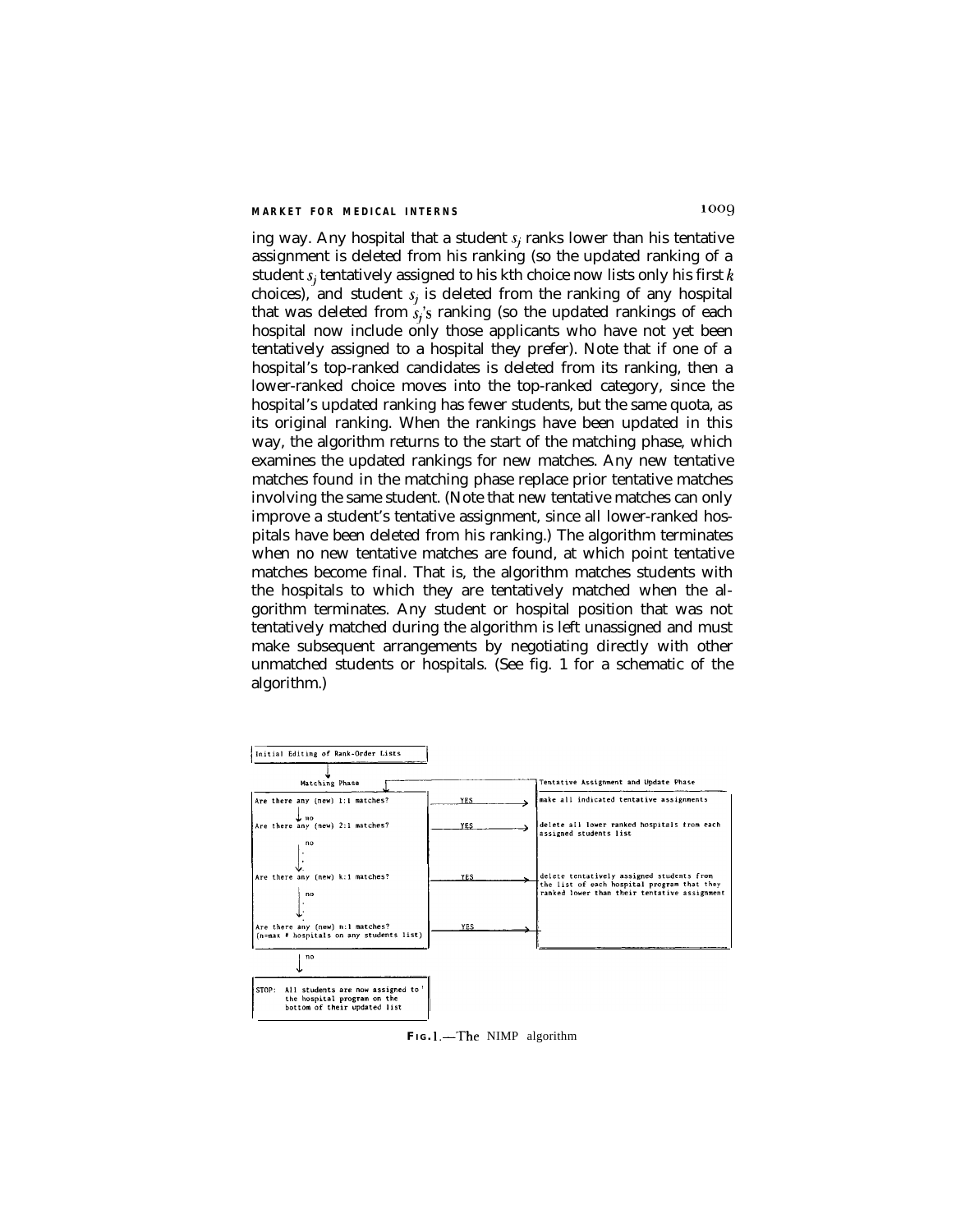The proofs of theorems 1 and 2 given below closely follow the treatment of Gale and Shapley (1962) and together amount to a formal proof that the NIMP algorithm and the,algorithm considered by Gale and Shapley are equivalent.

PROOF OF THEOREM 1: When the algorithm terminates, each hospital  $h_i$  is matched with the top  $q_i$  choices (i.e., the top-ranked choices) on its final updated rank-order list. (This follows, since the algorithm does not terminate while tentative  $k:1$  matches can still be found.) This assignment is stable, since any student  $s_i$ , whom some hospital  $h_i$ originally ranked higher than one of its final assignees was deleted from  $h_i$ 's ranking when  $s_i$  was given a tentative assignment higher in his ranking than  $h$ . Hence the final assignment gives  $s_i$  a position he ranked higher than he ranked  $h_i$ . So the final outcome is not unstable with respect to any such  $h_i$  and  $s_i$ .

PROOF OF THEOREM 2: To prove the first part of the theorem, it will be sufficient to show that no achievable student is ever deleted from a hospital program's rank-order list, so that the final assignment gives each hospital program its best achievable assignments. This can be seen by induction. Suppose that, 'up to the rth iteration of the algorithm, no student has been deleted from the ranking of a hospital for which he is achievable, and that on the  $(r+1)$ st iteration student s<sub>i</sub> is tentatively matched with hospital *h,* and deleted from the ranking of hospital  $h_k$ . Then any assignment that matches  $s_j$  with  $h_k$  and assigns achievable matches to *h*, is unstable, since  $s_i$  ranked  $h_i$  higher than  $h_k$ and  $h_i$  ranked  $s_j$  higher than at least one of its assignees. (This follows since  $s_i$  was top ranked by  $h$ , at the end of the rth iteration, when no achievable students had yet been deleted from *h,'s* rank-order list.) So  $s_i$  is not achievable for  $h_k$ .

The second part of the theorem is now straightforward, since any outcome y that some  $s_i$  likes less than the hospital-optimal outcome x is unstable if the hospital  $x(s_i)$  is assigned some student at y whom it likes less than  $s_i$ .

Corollary 2.1 follows in a straightforward way by considering the NIMP algorithm with the roles of students and hospitals reversed, so that each student is treated as a hospital with one position to offer and each hospital is treated as a student with  $q_i$  top-ranked choices.

### **VI. Proofs of Theorems 8,9, and 10**

**PROOF OF THEOREM 8:** Consider the market in which there are three hospitals,  $H = \{h_1, h_2, h_3\}$ , each offering one position, and three students,  $S = \{s_1, s_2, ss\}$ . Hospital  $h_1$  is indifferent between  $s_1$  and  $s_2$ , whom it prefers to  $s_3$ , that is,  $s_1I(h_1)s_2P(h_1)s_3$ . Hospital  $h_2$  strictly prefers  $s_1$  to  $s_3$  to  $s_2$ , while  $h_3$  prefers  $s_2$  to  $s_3$  to  $s_1$ . The preferences of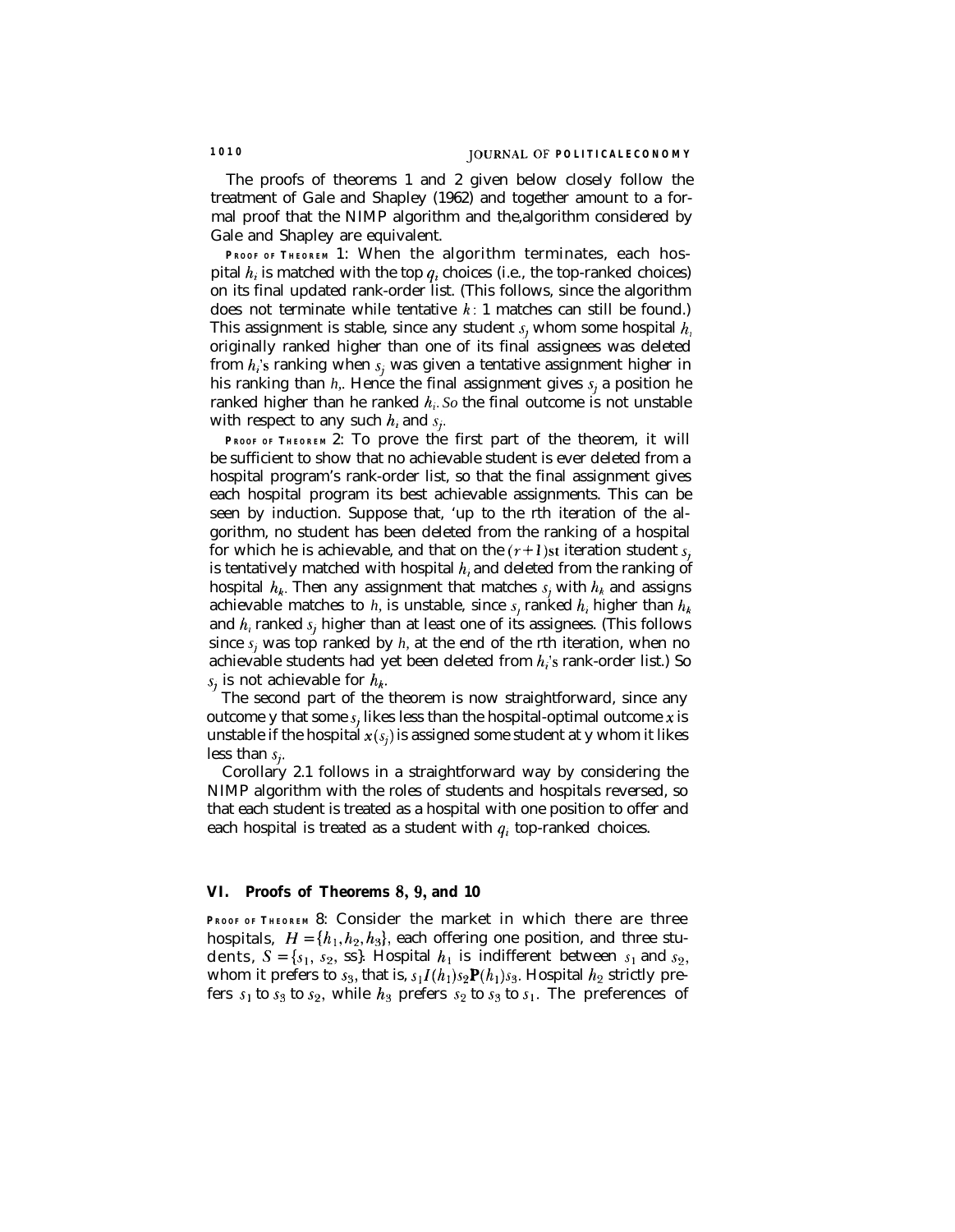the students are given by  $h_1 \mathbf{P}(s_1) h_2 \mathbf{P}(s_1) h_3$ ,  $h_1 \mathbf{P}(s_2) h_3 \mathbf{P}(s_2) h_2$ , and  $h_1 \mathbf{P}(s_3)h_2 \mathbf{P}(s_3)h_3$ . There are exactly two stable outcomes in this market, *x* and *y*, given by  $x(s_1) = h_1$ ,  $x(s_2) = h_3$ ,  $x(s_3) = h_2$ ,  $x(h_1) = s_1$ ,  $x(h_2) = s_3$ ,  $x(h_3) = s_2$ , and  $y(s_1) = h_2, y(s_2) = h_1, y(s_3) = h_3, y(h_1) = s_2, y(h_2) = s_1$  $y(h_3) = s_3$ . Hospital  $h_1$  is indifferent between its assignment at x and at y, while hospital  $h_2$  and student  $s_2$  prefer y to x, and hospital  $h_3$  and students  $s_1$  and  $s_3$  prefer x toy. So each stable outcome is preferred to the other by some students and some hospitals.

**PROOF OF THEOREM 9: For any outcome z, let**  $P(z)$  **denote the set of** hospital positions filled at z. (To make the definition precise, let the  $q_i$ identical positions offered by hospital program  $h_i$ , be numbered, so that if k of these positions are filled at z they are taken to be the first k positions.) Let  $p(z) = |P(z)|$  be the number of positions filled. Similarly let  $Q(z)$  denote the set of students assigned to positions at outcome z, and let  $q(z)$  denote their number (so  $n - q(z)$  students are unmatched at  $z$ ). Let  $x$  be the hospital-optimal stable outcome, and let  $y$  be the student-optimal stable outcome; both exist since all preferences are strict. Then theorem 2 implies that **P(x)** contains **P(z)** for all stable outcomes z, and consequently  $p(x) \geq p(z)$ . This latter inequality implies  $q(x) \geq q(z)$  for all stable outcomes z, since every position is filled by exactly one student, that is, since  $p(z) = q(z)$  for every outcome z. Theorem 2 also implies that  $Q(x)$  is contained in  $Q(z)$  for all stable outcomes z, so  $q(x) \leq q(z)$ . Hence  $Q(x) = Q(z)$  for all stable z; that is, the set of students who are assigned positions is equal to  $Q(x)$  at every stable outcome z. But  $q(x) = q(z)$ , and hence  $p(x) = p(z)$  for every stable outcome z. Since  $P(x)$  contains  $P(z)$ ,  $P(z) = P(x)$  for all stable z: the set of hospital positions filled at any stable outcome  $z$  is equal to  $P(x)$ .

**PROOF OF THEOREM 10: Consider the market with hospitals**  $H = \{h_1,$  $h_2, h_3, h_4$ , each of which offers exactly one position and each of which has strict preferences over students  $S = \{1, 2, 3, 4\}$  as given in table 2. The students consist of two married couples,  $\{1, 2\}$  and  $(3, 4)$ . Each couple has strict preferences over ordered pairs of hospitals, as given in table 2. Thus couple  $\{1, 2\}$  have as their first choice that student 1 be matched with  $h_1$  and student 2 with  $h_2$ , and have as their last choice that student 1 be matched with  $h_2$  and student 2 with  $h_1$ . The 24 possible assignments of students to hospitals are listed in table 3, along with the reason each such outcome is unstable. Thus outcome 1, which assigns student i to hospital  $h_i$ ,  $i = 1, \ldots, 4$ , is unstable because both hospital  $h_2$  and couple  $(3, 4)$  would prefer that student 4 be matched with  $h_2$ . (This follows since  $h_2$  prefers student 4 to student 2, and (3, 4) prefers  $h_3h_2$  to  $h_3h_4$ .) Note that the emptiness of the set of stable outcomes here is not a "knife-edge" phenomenon. The example would be completely unchanged, for instance, if any preferences for  $h_2$  that kept student 4 as the first choice were substituted.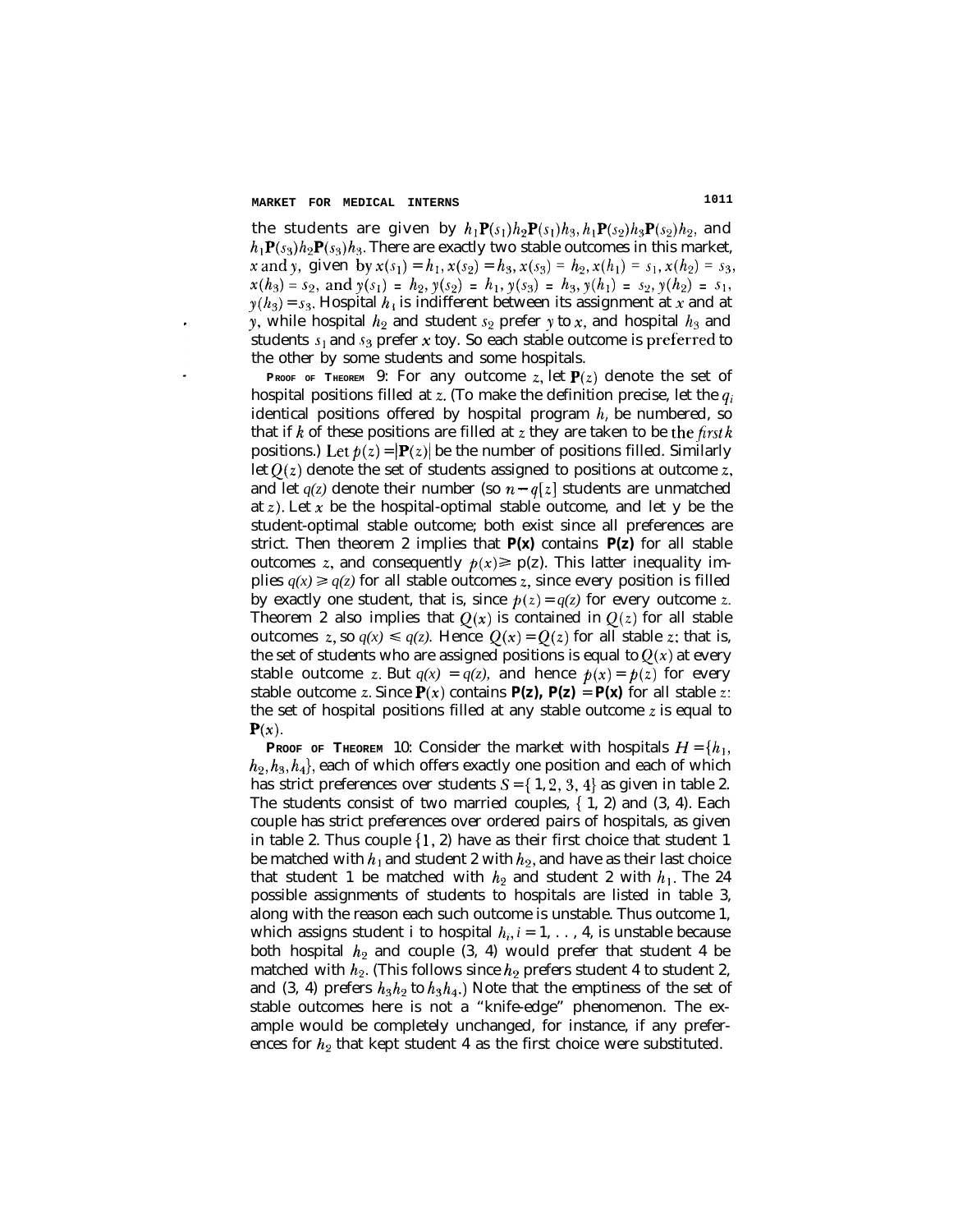| <b>HOSPITALS' RANK ORDERS</b> |                |       |       | <b>COUPLES' RANK ORDERS</b> |           |  |
|-------------------------------|----------------|-------|-------|-----------------------------|-----------|--|
| $h_1$                         | h <sub>2</sub> | $h_3$ | $h_4$ | $\{1, 2\}$                  | ${3, 4}$  |  |
| 4                             | 4              | 2     | C     | $h_1 h_2$                   | $h_4h_2$  |  |
| 2                             |                |       | 4     | $h_4h_1$                    | $h_4h_3$  |  |
|                               | 2              |       |       | $h_4h_3$                    | $h_4h_1$  |  |
| 3                             |                | 4     | 3     | $h_4h_2$                    | $h_3h_1$  |  |
|                               |                |       |       | $h_1 h_4$                   | $h_3h_2$  |  |
|                               |                |       |       | $h_1 h_2$                   | $h_3h_4$  |  |
|                               |                |       |       | $h_3h_4$                    | $h_2h_4$  |  |
|                               |                |       |       | $h_3h_1$                    | $h_2h_1$  |  |
|                               |                |       |       | $h_3h_2$                    | $h_2h_3$  |  |
|                               |                |       |       | $h_2h_3$                    | $h_1 h_2$ |  |
|                               |                |       |       | $h_2h_4$                    | $h_1 h_4$ |  |
|                               |                |       |       | $h_2h_1$                    | $h_1h_3$  |  |

TABLE 2 **PREFERENCES OF HOSPITALS AND COUPLES**

TABLE 3 **EVERY OUTCOME Is UNSTABLE**

| <b>Outcome</b> | $h_1$          | $h_2$          | $h_3$          | $h_4$ | Unstable with respect to:      |
|----------------|----------------|----------------|----------------|-------|--------------------------------|
|                |                | $\overline{2}$ | 3              | 4     | 4. $h_2$                       |
| 2              |                | 2              | 4              | 3     | 4, $h_2$                       |
| 3              |                | 3              | 2              | 4     | $2, h_4$                       |
| 4              |                | 3              | 4              | 2     | $4, h_1$                       |
| 5              |                | 4              | 2              | 3     | $2, h_4$                       |
| 6              |                |                | 3              | 2     | $4, h_1$                       |
|                |                |                | 3              | 4     | $4, h_1$                       |
| 8              |                |                |                | 3     | $4, h_2$                       |
| 9              |                | 3              |                | 4     | $2, h_4$                       |
| 10             | 2              | 3              |                |       | $4, h_1$                       |
| 11             | $\overline{c}$ |                |                |       | $2, h_4$                       |
| 12             | 2              |                |                |       | $4, h_1$                       |
| 13             | 3              |                |                |       | $\frac{4}{2}, \frac{h_2}{h_3}$ |
| 14             | 3              |                |                | 2     |                                |
| 15             | 3              |                |                |       | $2, h_4$                       |
| 16             |                | 2              |                |       | $2, h_3$                       |
| 17             |                |                |                | 2     | l, h <sub>1</sub>              |
| 18             |                |                | 2              |       | $2, h_1$                       |
| 19             |                |                | $\overline{c}$ | 3     | $4, h_2$                       |
| 20             |                |                | 3              | 2     | $2, h_3$                       |
| 21             |                |                |                | 3     | $2, h_4$                       |
| 22             |                | 2              |                |       | $2, h_3$                       |
| 23             |                | 3              |                |       | $3, h_3$                       |
| 24             |                | 3              |                |       | $4, h_4$                       |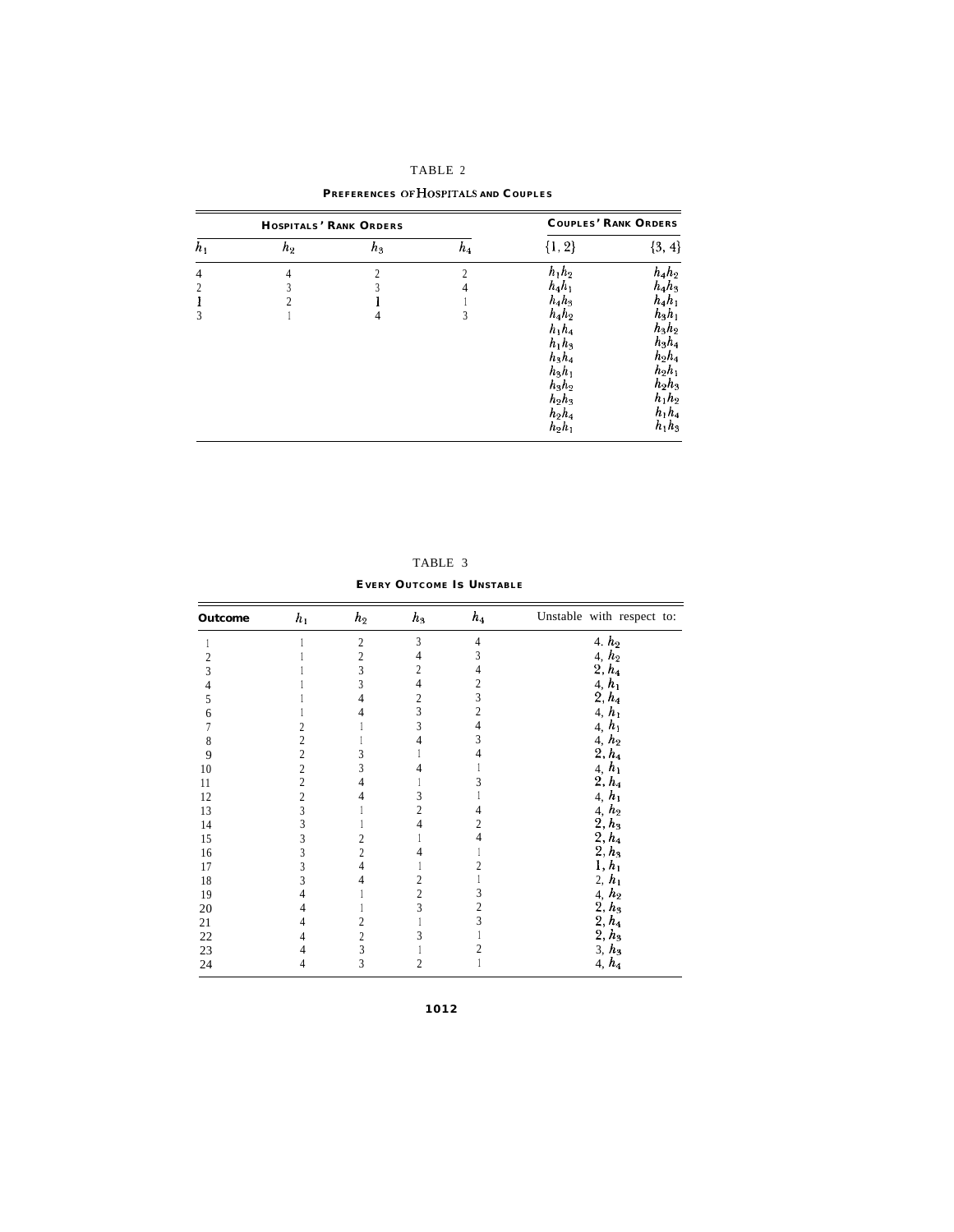## **VII. Concluding Remarks**

The NIMP algorithm, which was adopted in 1951, produces the hospital-optimal outcome in the core of the market. It is therefore noteworthy that the core was not formally defined as an independent solution concept in game theory until 2 years later, in the work of Gillies (1953 $a$ , 19536) and Shapley (1953). The fact that the core was so structured in such markets as to contain optimal outcomes of this kind was not known until the work of Gale and Shapley (1962). The kinds of incentive questions that prompted the replacement of the 1950 trial-run algorithm were not commonly discussed in economics until at least 10 years later (see Green and Laffont [ 1979] for a survey), and the specific incentive properties of stable procedures in markets of this kind have been well understood only in the last few years.<sup>29</sup> It is difficult to say precisely what was known about the NIMP algorithm when it was implemented, since the associated literature contains a number of correct assertions about its properties, alongside other assertions that are incorrect. However, it is clear that several ideas that subsequently became important in economic theory were earlier encountered in the course of organizing this medical labor market.30

A number of the contemporary problems arising in the medical labor market raise theoretical questions that seem likely to have more general significance. Perhaps the most topical of these is the problem of two-career couples referred to in the previous section. Since theorem 10 applies to quite general kinds of labor markets, some of the changes caused by increasing numbers of dual-career households in other labor markets may prove related to those discussed here.

<sup>&</sup>lt;sup>29</sup> There has been a considerable amount of recent independent work on incentives and other questions concerning matching problems. A nonconstructive proof of the existence of stable outcomes is given by Quinzii (1982) for a general class of games including both marriage markets and exchange economies with indivisibilities of the kind studied in Shapley and Scarf (1974). Roth and Postlewaite (1977). and Roth (19826). Theorem 3 has been independently obtained by Bergstrom and Manning (1982); a strengthening of theorem 5 to include coalitions has been discussed by Dubins and Freedman (198 1) and Ritz (1982), and Gale and Sotomayor ( 1983) make an observation analogous to theorem 9. Similar results are explored by Demange and Gale (1983) for a related model of matching, and I am indebted to David Gale for informing me that he and M. Sotomayor have obtained some results similar to those in Sec. IV. The structure of the set of stable outcomes in general markets of this kind is explored in Roth (1984a).

<sup>&</sup>lt;sup>30</sup> One of the goals expressed for the NIMP procedure was that it should achieve the same outcome as an orderly free market (see the brief historical review in Graettinger and Peranson 1981). Since it achieves an outcome in the core, there is a well-defined sense in which this goal is achieved. Partly because of the two-sided nature of labor markets, such a procedure is quite different from similarly motivated procedures for one-sided markets, as when students are to be assigned to dormitories (see Hylland and Zeckhauser 1979; Leonard 1983).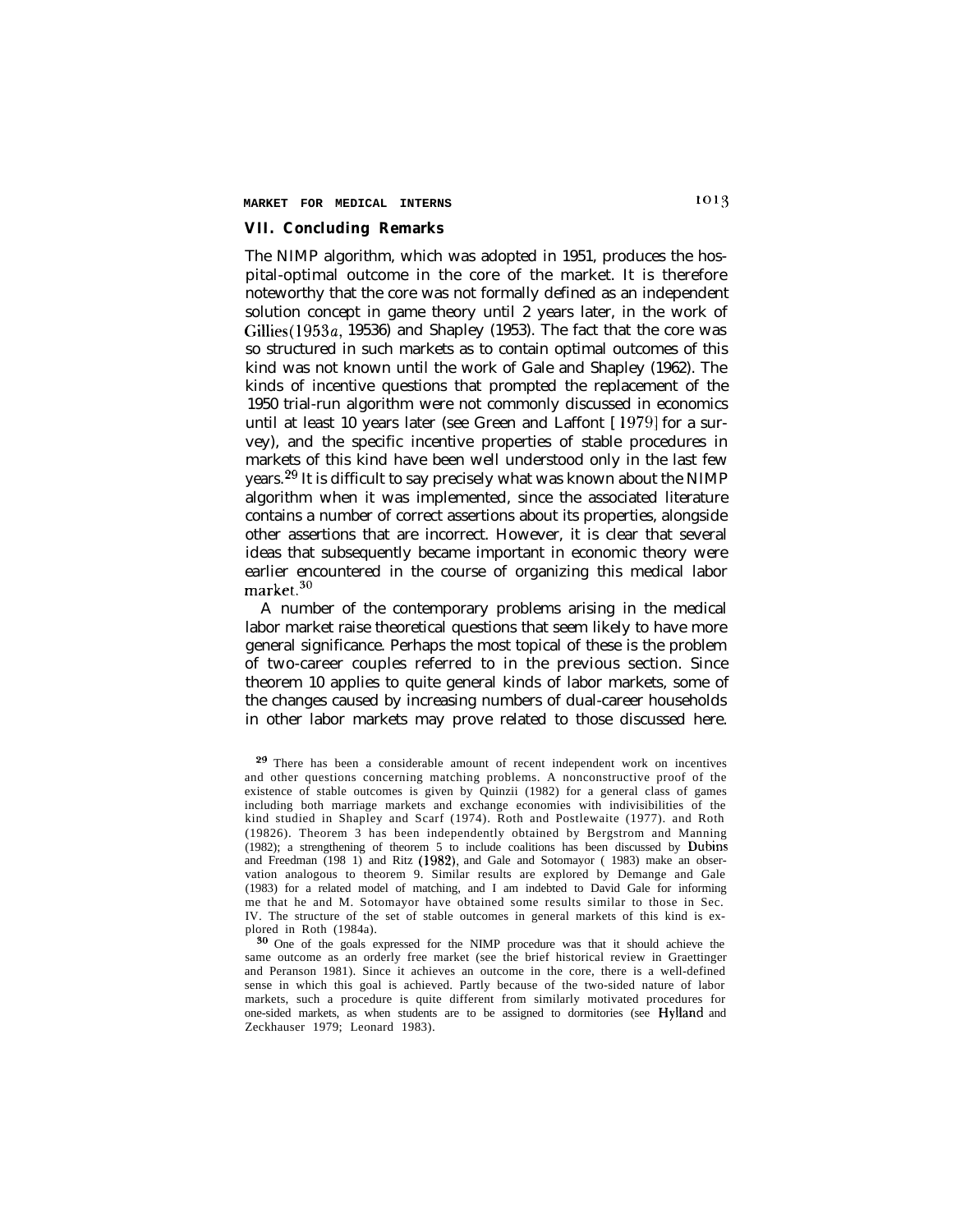Another contemporary problem concerns adapting the matching procedure to the market for advanced residency positions, which are less homogeneous than positions for first-year graduates.<sup>31</sup> And there remain open questions about the market 'described here and the forces prompting the adoption of this particular form of market organization. Specifically, the precise role that salary adjustments play in this market is still unclear, as are the market features that prevented salaries alone from clearing the market in an orderly way in the late  $1940s.^{32}$ 

In conclusion, it bears repeating that the history of rule changes a market has undergone provides a valuable perspective from which to view the forces at work in the market. Game theory, which is the part of economic theory most explicitly concerned with the implications of different rules of organization, provides a natural theoretical framework to study these changes.

#### **References**

- "Agreement on Internship Placement." *J. Assoc. American Medical Colleges* 20 (May 1945): 192-94.
- "Appointment of' Interns." *J. Assoc. American Medical Colleges 24* (May 1949): 174-75 .
- Bergstrom, Theodore C., and Manning, Richard. "Can Courtship Be Cheatproof?" Mimeographed. Ann Arbor: Univ. Michigan, 1982.
- Checker, Armand. "The National Intern and Resident Matching Program, 1966-72."J. *Medical Educ.* 48 (January 1973): 106-Y.
- Council for International Exchange of Scholars. Fulbright Senior Scholars *Awards Program, 1984185.* Washington: Council for Internat. Exchange of Scholars, 1984.
- Cut-ran, J. A. "Letter." *J. Assoc. American Medical Schools* 20 (January 1945): 37.

<sup>31</sup> The labor market for advanced residencies is experiencing difficulties at present similar in origin to those experienced by the market for interns in the period covered here. Now, as then, the medical literature discussing the problem and what to do about it reHects a division of opinion between those who attribute the problems to *flaws* in the organization of the market and those who attribute them to flaws in the moral character of the participants. A not untypical proponent of the latter view, arguing against organizational changes in the market for psychiatric residencies, says, "Hopefully, the profession of medicine and its specialty of psychiatry will seek to avoid the mud of the marketplace" (Myers 1979, p. 110).

<sup>32</sup> However, it is not premature to speculate fairly specifically on these features. Recall that salary is not the dominant factor in determining students' preferences for hospital programs. Since students are making *a* choice that has implications for their entire subsequent career *as* physicians, it is unsurprising that factors such as the reputation of the hospital as a training facility should play a critical role in determining their preferences. For a hospital to raise its reputation significantly would typically require expenses far beyond those associated with the salaries of residents. **For** many hospitals it must therefore be more feasible to fill positions that might otherwise go to residents with more senior physicians, for whom the hospital's educational role is not a concern.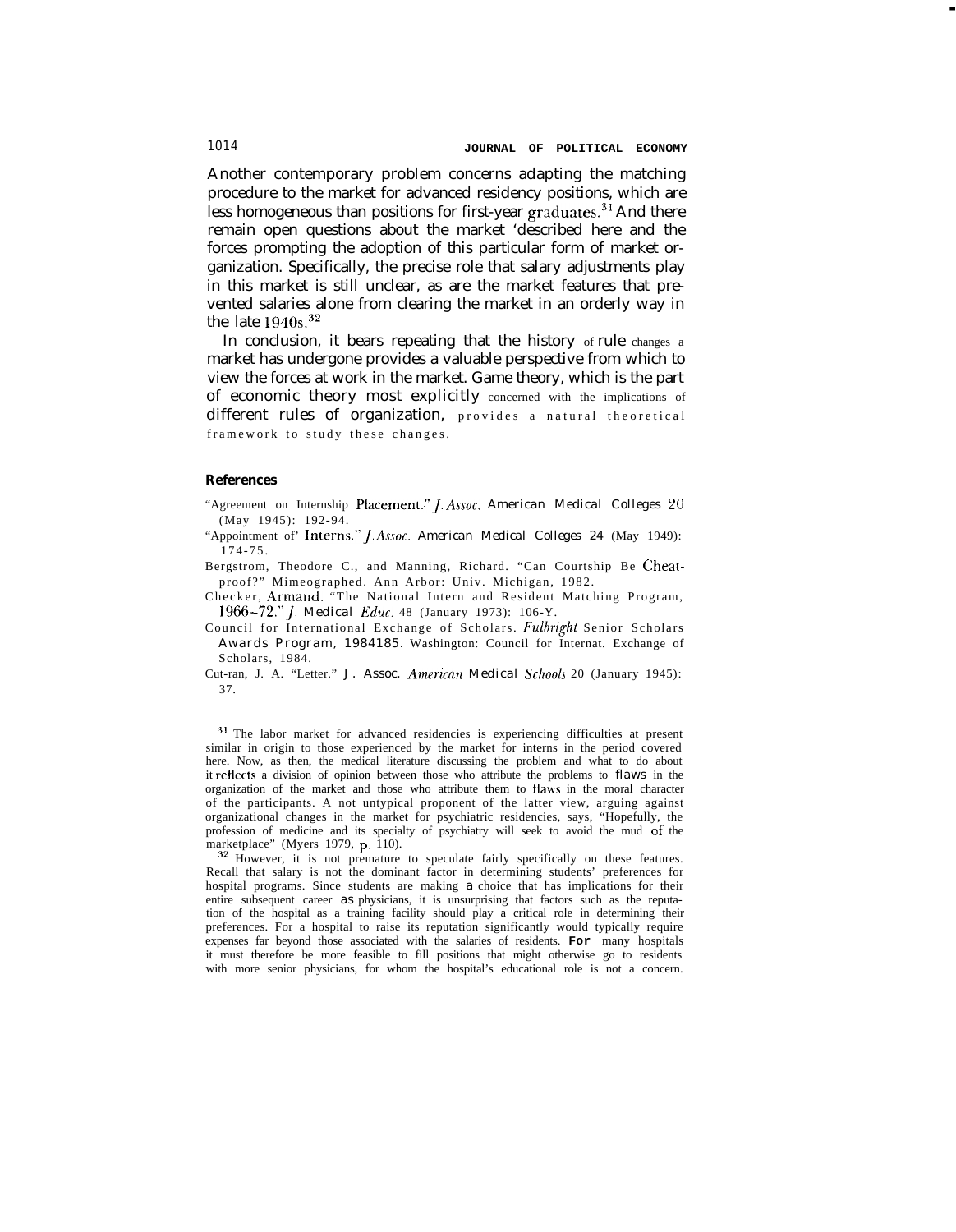- Darrach, William. "Letter." *Bull. Assoc. Americun Medical* Colleges 2 (January 1927): 68.
- Darley, Ward. "The Seventh Annual Report of the National Intern Matching Program." *J. Medical Educ.* 34 (January 1959): 38-46.
- Demange, Gabrielle, and Gale, David. "A Strategy-proof Allocation Mechanism for Two-sided Matching Markets." Mimeographed. Paper presented at the IMSSS-Economics workshop. Stanford, Calif.: Stanford Univ., 1983.
- Dubins, L. E., and Freedman, D. A. "Machiavelli and the Gale-Shapley Algorithm." *American Math. Monthly* 88 (August/September 1981): 485-94.
- Elias, Anthony David, and Elias, Ellen Roy. "Matching of Couples in the NRMP." *New England J. Medicine 302* (June 19, 1980): 1425-26.
- Fitz, Reginald. "Concerning Interns and Internships."J. *Assoc. American Medical Colleges* 14 (March 1939): 101-4.
- Gale, David, and Shapley, Lloyd S. "College Admissions and the Stability of Marriage." *American Math. Monthly* 69 (January 1962): Y-15.
- Gale, David, and Sotomayor, M. "Some Remarks on the **Stable** Matching Problem." Mimeographed. 1983.
- Gillies, D. B. "Locations of Solutions." In *Report of an Informal Conference on the*<br> *Theory of* N-Person Games, edited by Harold W. Kuhn. Princeton, N.J.:<br>
Princeton Univ., 1953. (a)<br>
-.................................. *Theory of N-Person Games, edited by Harold W. Kuhn. Princeton, N.J.*: Princeton Univ., 1953. (a)<br>
- "Some Theorems on N-Person Games." Ph.D. dissertation. Princeton
- Univ., 1953. (b)
- Graettinger, John S. "Graduate Medical Education Viewed from the National Intern and Resident Matching Program." *J. Medical Educ. 5* 1 (September 1976): 703-15.
- Graettinger, John S., and Peranson, Elliott. "The Matching Program." New *England J. Medicine 304* (May 7, 1981): 1163-65.
- Green, Jerry R., and Laffont, Jean-Jacques. *Incentives in Public Decision-Making.* Amsterdam: North-Holland, 1979.
- Hylland, Aanund, and Zeckhauser, Richard. "The Efficient Allocation of Individuals to Positions." *J.P.E.* 87 (April 1979): 293-314.
- "The Internship Matching Plan." *J. Medical Educ.* 27 (January 1952): 46.
- "Internships." *J. Assoc. American Medical Colleges* 22 (January 1947): 45-46.
- Kelso, Alexander S., Jr., and Crawford, Vincent P. "Job Matching, Coalition Formation, and Gross Substitutes." *Econometrica* 50 (November 1982): 1483-1504.
- Leonard, Herman B. "Elicitation of Honest Preferences for the Assignment of Individuals to Positions." *J.P.E.* 91 (June 1983): 461-79.
- "Modification of Cooperative Plan for Appointment of Interns." *J. Assoc. American Medical* Colleges 25, no. 6, pt. 1 (November 1950): 435-36.
- Mullin, F. J. "A Proposal for Supplementing the Cooperative Plan for Appointment of Interns." *J. Assoc. American Medical Colleges 25,* no. 6, pt. 1 (November 1950): 437-42.
- Mullin, F. J., and Stalnaker, John M. "The Matching Plan for Internship Appointment." *J. Medical Educ.* 26 (September 195 I): 34 l-45.
- -. "The Matching Plan for Internship Placement: A Report of the First Year's Experience." *J. Medical Educ. 27* (May 1952): 193-200.
- Myers, J. Martin. "Reply." *J.* Clinical *Psychiatry* 40 (February 1979): 110.
- *NIRMP Directory.* Evanston, Ill.: National Resident Matching Program, 1979.
- *NRMP Directory.* Evanston, 'Ill.: National Resident Matching Program, 1983.
- Quinzii, Martine. "Core and Competitive Equilibria with Indivisibilities." Mimeographed. Paris: Ecole Polytechnique, Laboratoire d'Econometrie, 1982.